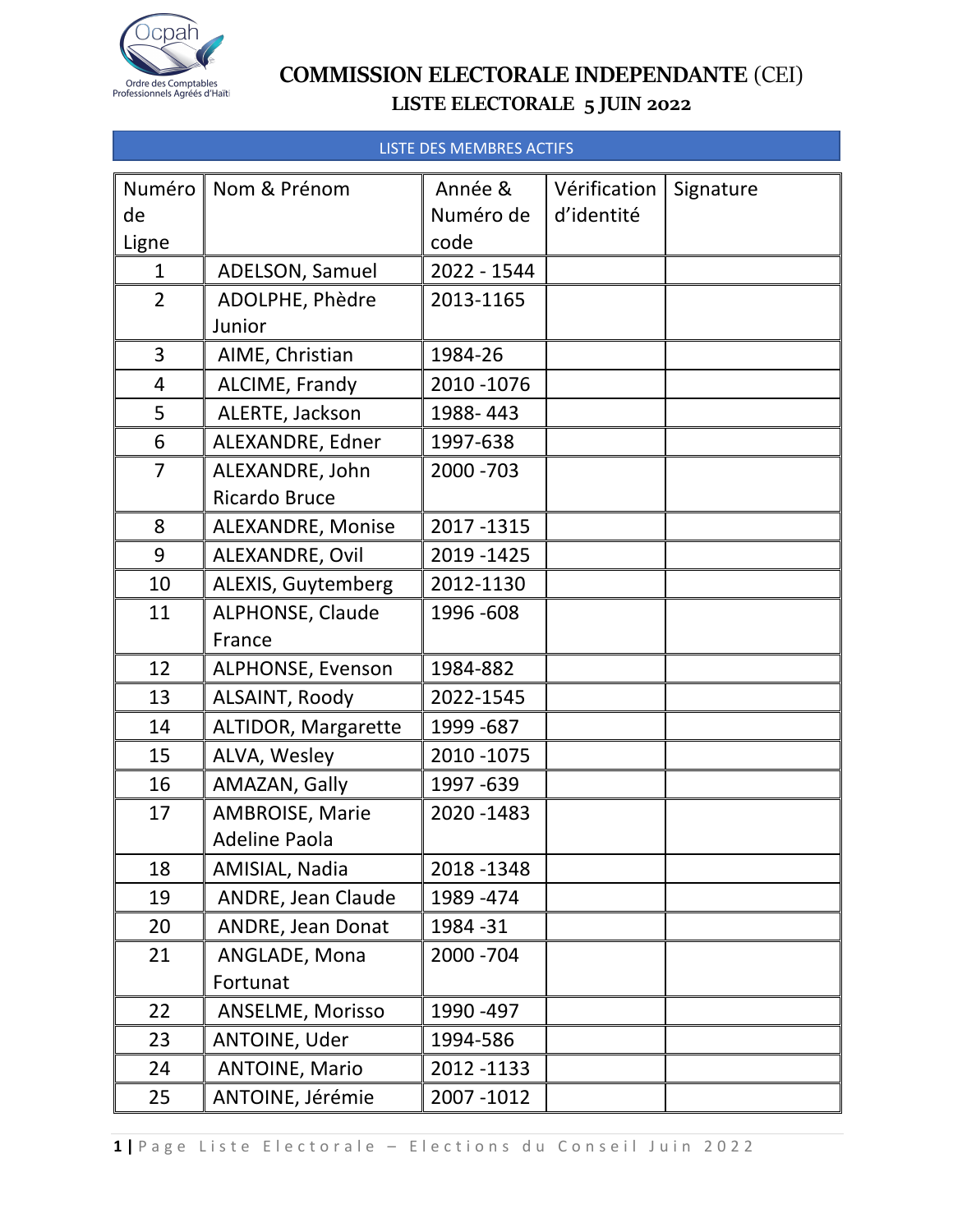

|    |                             | LOTE ELECTORILE 5 JOIN 2022 |  |
|----|-----------------------------|-----------------------------|--|
| 26 | ARISTIDE, Sony              | 2013-1164                   |  |
| 27 | ARNAUD, Junia               | 2022 - 1546                 |  |
| 28 | <b>SCENCIO, Arianne</b>     | 2002 - 829                  |  |
|    | Marie Françoise             |                             |  |
| 29 | AUDIGÉ, Alain               | 2021-1488                   |  |
| 30 | AUGUSTE, Merlande           | 2008 - 1025                 |  |
|    | Duval                       |                             |  |
| 31 | AUGUSTE, Osvald             | 2018-1334                   |  |
| 32 | AUGUSTIN, Frantz            | 2019 - 1426                 |  |
| 33 | AURELIEN, Stephania         | 2022 - 1547                 |  |
|    | Gagerie                     |                             |  |
| 34 | AURELUS, Mina               | 2012-1135                   |  |
| 35 | AVIGNON, Judex              | 2014 - 1197                 |  |
| 36 | AVRILUS, Jonas Joseph       | 1984 - 37                   |  |
| 37 | AZOR, Jean Rosemond         | 2010 - 1077                 |  |
| 38 | AZOR, Roudy                 | 2021-1489                   |  |
| 39 | BADIO, Jean                 | 2007 - 995                  |  |
| 40 | <b>BAPTISTE, Claude</b>     | 2005-921                    |  |
| 41 | <b>BARRAIS, Jean</b>        | 2016 - 1250                 |  |
|    | Marceau                     |                             |  |
| 42 | BARTHELEMY, Joseph          | 1984 - 40                   |  |
|    | Victor                      |                             |  |
| 43 | 43. BATAILLE, Jean          | 2004 - 904                  |  |
|    | Michelet                    |                             |  |
| 44 | <b>BAZILE, Marc Donald</b>  | 2014 - 1198                 |  |
| 45 | <b>BAZILE, Marie</b>        | 2018-1406                   |  |
|    | Françoise Régine Saint      |                             |  |
|    | Clair                       |                             |  |
| 46 | <b>BAZILE, Jean Mathieu</b> | 2019 - 1428                 |  |
| 47 | <b>BAZILE, Waglet</b>       | 2018 - 1336                 |  |
| 48 | <b>BELIZAIRE, Pierre</b>    | 2018 - 1407                 |  |
|    | Salnave                     |                             |  |
| 49 | <b>BELIZAIRE GEORGES,</b>   | 2004 - 889                  |  |
|    | Carmen Bertilde             |                             |  |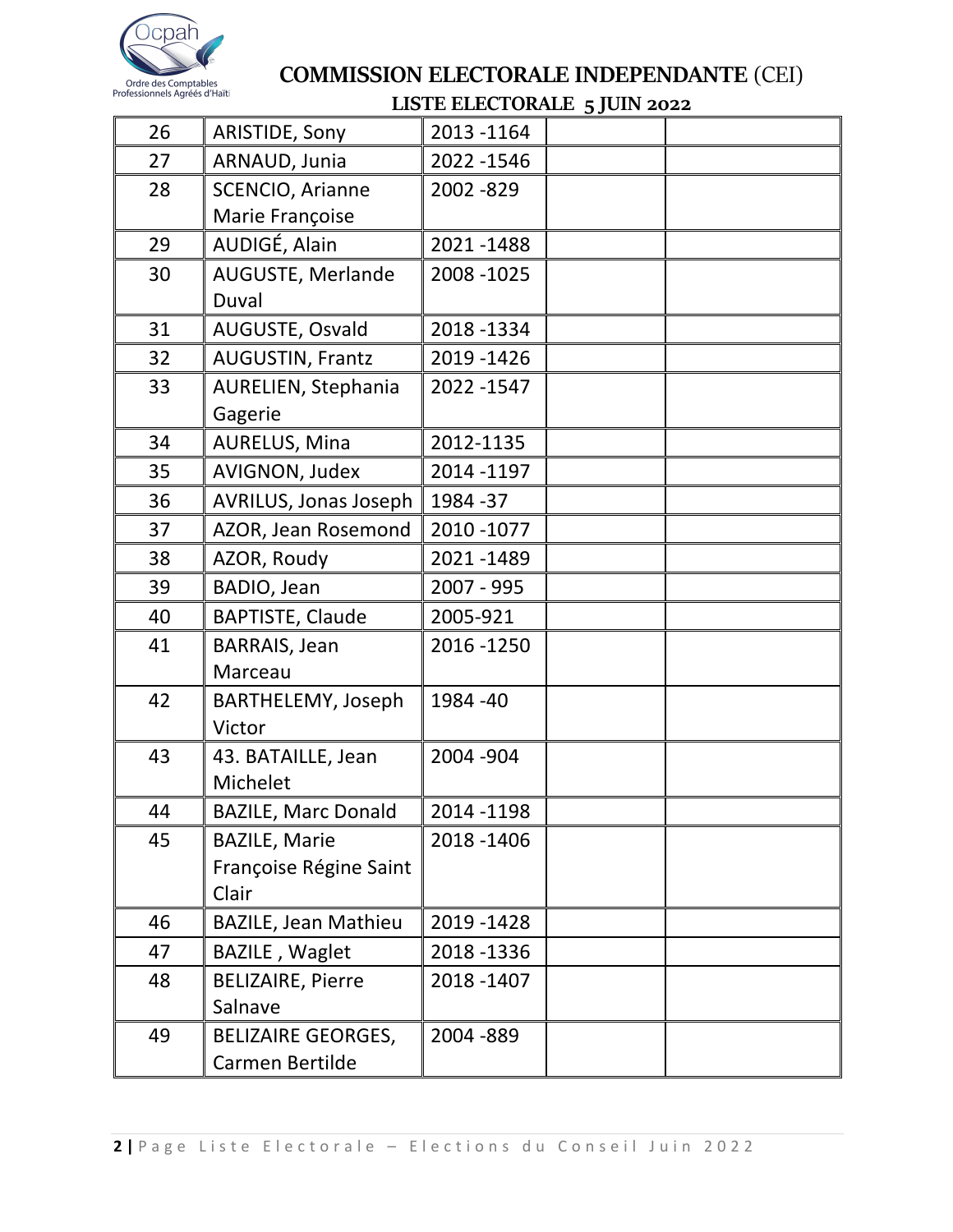

| 50 | BENJAMIN, Jean<br>Guillard          | 1984 - 47   |  |
|----|-------------------------------------|-------------|--|
| 51 | BERNADEAU, Jamine                   | 2019 - 1430 |  |
| 52 | BERNARD, David                      | 2019 - 1431 |  |
| 53 | 53. BERNARDIN,<br>Rodolphe Bertrand | 2009 - 1045 |  |
| 54 | <b>BETON, Junia Augustin</b>        | 2019 - 1478 |  |
| 55 | <b>BIEN AIME, Junior</b>            | 2013-1169   |  |
| 56 | <b>BIEN AIME, Marie</b><br>Sandra H | 2018-1338   |  |
| 57 | <b>BIEN AIME, Marett</b>            | 2004 - 882  |  |
| 58 | <b>BIJOU, Ancy Reginald</b>         | 2022 - 1548 |  |
| 59 | <b>BIJOU, Marie Welldz</b>          | 2005 - 923  |  |
| 60 | <b>BLANC, Jacques</b><br>Mathieu    | 1984 - 60   |  |
| 61 | <b>BLOT, Thomas</b><br>Emmanuel     | 2000 - 707  |  |
| 62 | <b>BOIS</b> , Jean Emmanuel         | 1998 - 663  |  |
| 63 | <b>BONGOUT, Baker</b><br>Wisley     | 2021-1491   |  |
| 64 | <b>BONHEUR, Jorel</b>               | 2010 - 1080 |  |
| 65 | <b>BONHEUR, Yverose</b>             | 2018-1339   |  |
| 66 | <b>BONHOMME, David</b>              | 2013 - 1170 |  |
| 67 | <b>BONNE ANNEE,</b><br>Windsor      | 1990 - 538  |  |
| 68 | <b>BORDENAVE, Guency</b>            | 2017-1316   |  |
| 69 | <b>BOURSIQUOT, John</b><br>Gregor   | 2002 - 831  |  |
| 70 | <b>BRICE, Murana Volcy</b>          | 2019 - 1432 |  |
| 71 | <b>BRICE, Marie Gela</b>            | 2018 - 1340 |  |
| 72 | <b>BRINNIUS, Augustin</b><br>Serge  | 1984 - 470  |  |
| 73 | <b>BRIYEL, Nicole</b>               | 2019 - 1433 |  |
| 74 | <b>BRUNET, Nancy Larco</b>          | 1984 - 66   |  |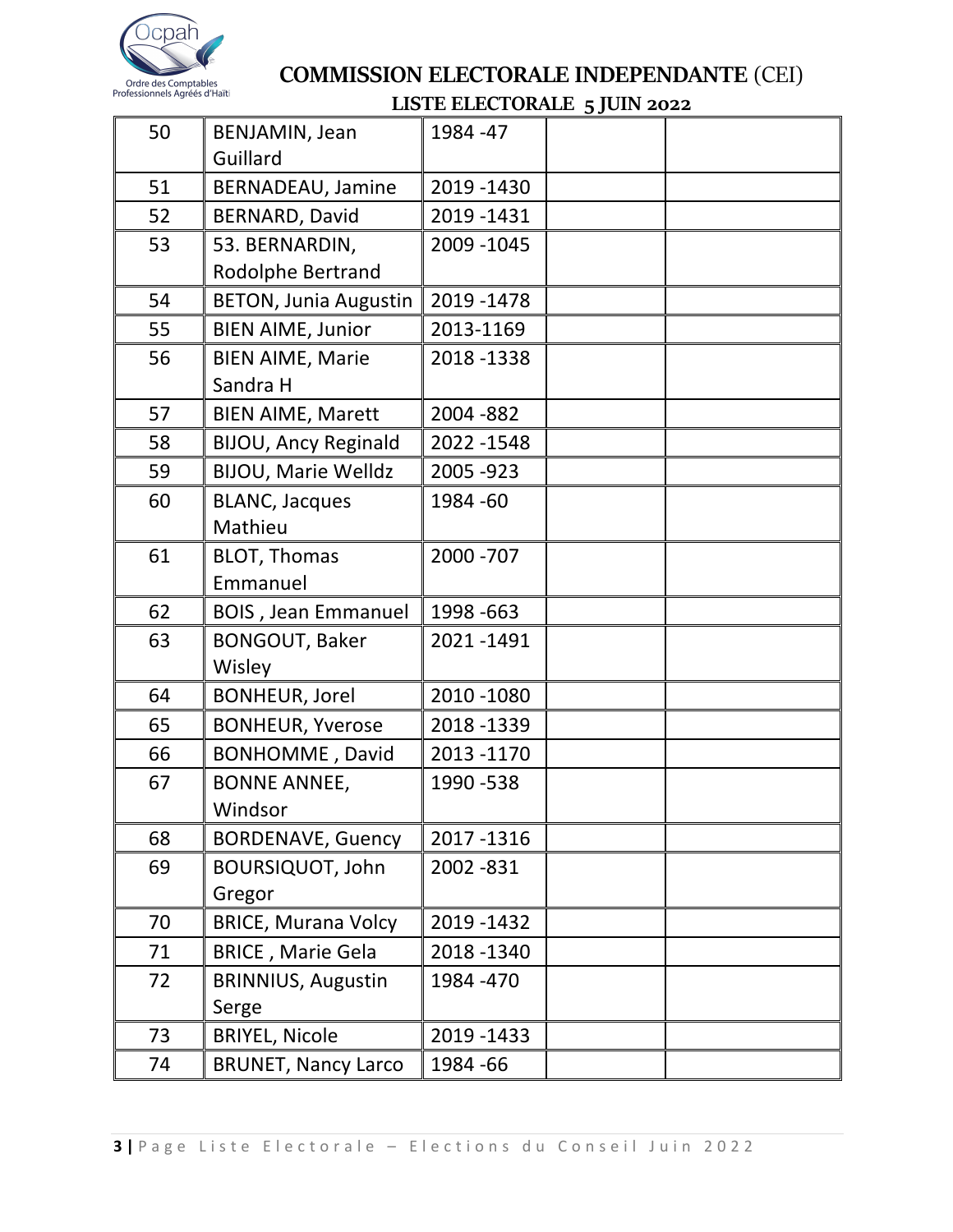

|     |                                  | ho the didn't be spont |  |
|-----|----------------------------------|------------------------|--|
| 75  | <b>BRUTUS, Fabrice</b><br>Claude | 2017-1317              |  |
| 76  | CADEAU, Jonas                    | 2021-1492              |  |
| 77  | CADET, Michel                    | 1984 - 70              |  |
| 78  | CADET, Roody                     | 2007-998               |  |
| 79  | CADET, Jean Renal                | 2010 - 1081            |  |
| 80  | CADET, Emmanuel                  | 2021-1493              |  |
| 81  | CALIXTE, Delince                 | 2018-1342              |  |
| 82  | CANDIO, Cantave                  | 2018 - 1343            |  |
| 83  | CANGÉ, Jean Macen                | 2018-1344              |  |
|     | Junior                           |                        |  |
| 84  | <b>CASSAGNOL, Marie</b>          | 1984-75                |  |
|     | Suzane D.                        |                        |  |
| 85  | CATUL, Jean Fedner               | 2000 - 708             |  |
| 86  | CEIDE, Emmanuel                  | 2009-1046              |  |
| 87  | CELESTE, Jean Rulio              | 2019 - 1434            |  |
| 88  | CESAIRE, Naude                   | 2009 - 1048            |  |
| 89  | CEUS, Raynold                    | 1984 - 79              |  |
| 90  | CHARLEMAGNE,                     | 1984 - 82              |  |
|     | Gérard André                     |                        |  |
| 91  | <b>CHARLES, Pierre</b>           | 1996 - 612             |  |
|     | Richard                          |                        |  |
| 92  | CHARLES, Grégory                 | 2000 - 709             |  |
| 93  | <b>CHARLES, Judith Petit</b>     | 2002 - 794             |  |
|     | Frère                            |                        |  |
| 94  | <b>CHARLES, Jean Holy</b>        | 2002 - 840             |  |
| 95  | CHARLES, Jacquelin               | 2004 - 885             |  |
| 96  | CHARLES, Sully F.                | 2005 - 926             |  |
|     | Nixon                            |                        |  |
| 97  | <b>CHARLES, Achille</b>          | 2006 - 974             |  |
| 98  | <b>CHARLES, Marie Alice</b>      | 2007-997               |  |
|     | <b>Borgella</b>                  |                        |  |
| 99  | CHARLES, Jean                    | 2013 - 1173            |  |
|     | <b>Bernard</b>                   |                        |  |
| 100 | <b>CHARLES, Milosthène</b>       | 2019 - 1435            |  |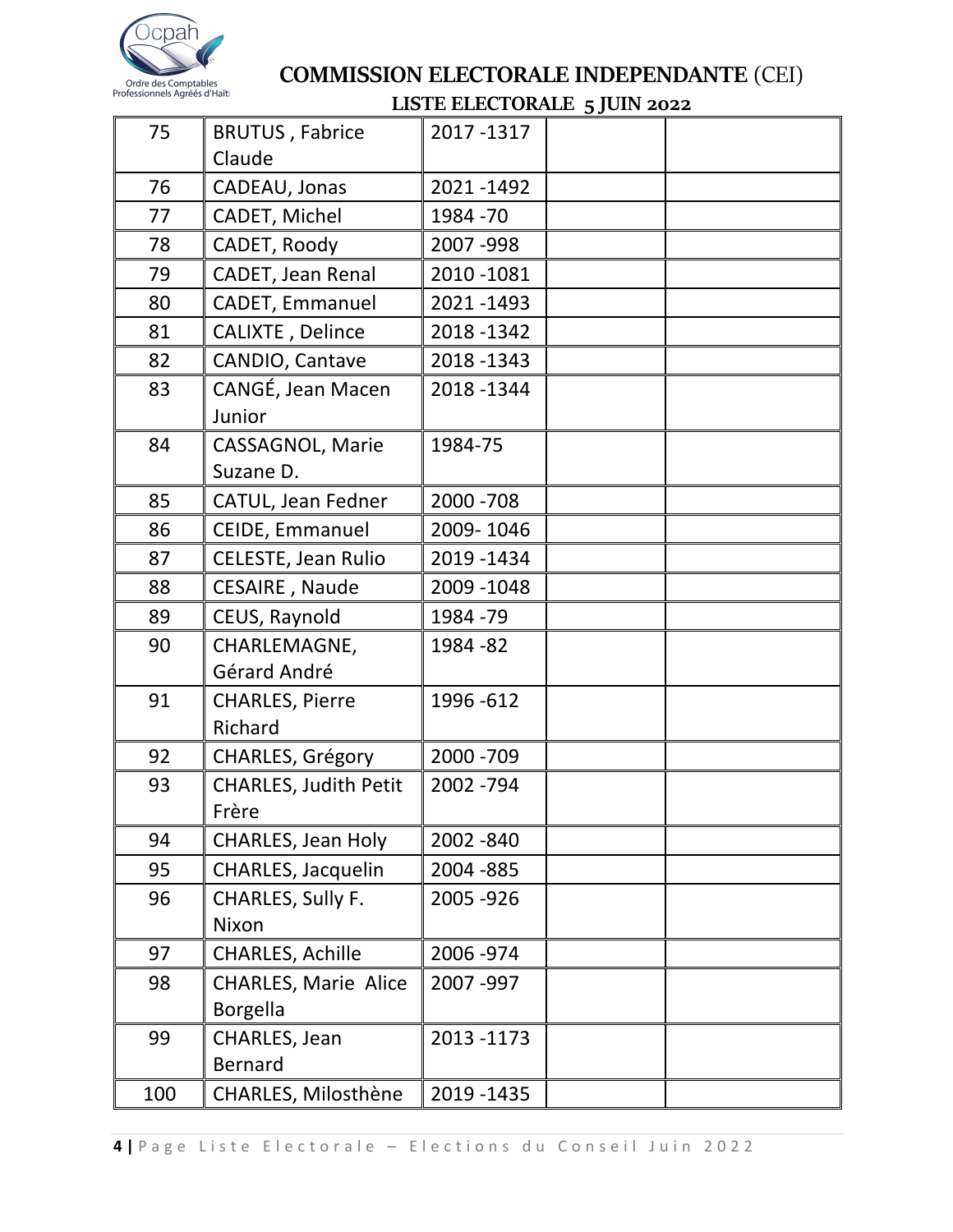

|     |                                            | <b>EROTE ELECTOR THE SJOIN 2022</b> |  |
|-----|--------------------------------------------|-------------------------------------|--|
| 101 | CHARLES, Hugo                              | 2021-1495                           |  |
| 102 | CHARLOT, Garry                             | 2014 - 1201                         |  |
| 103 | <b>CHATEL, Jean Bordes</b>                 | 2006 - 958                          |  |
| 104 | CHAVENET, François                         | 1991 - 559                          |  |
| 105 | CHERENFANT, Jasmin                         | 1984 - 85                           |  |
| 106 | CHERIDOR, Jean<br>Rigaud                   | 2019 - 1436                         |  |
| 107 | CHERY, Guichard                            | 2017-1280                           |  |
| 108 | CHERY, Junior Cherilan                     | 2018-1347                           |  |
| 109 | CHEVALIER, Jasmine                         | 2003 - 871                          |  |
| 110 | Coquillon<br>CINEUS, Magalie               | 2007 - 1000                         |  |
| 111 | CLAUDE, Bonivert                           | $1984 - 3$                          |  |
| 112 | <b>CLEMENT, Marie</b>                      | 1996 - 611                          |  |
|     | Dominique Cameau                           |                                     |  |
| 113 | <b>CLEMENT, Edouard</b>                    | 1998 - 665                          |  |
| 114 | CLERGER, Belinda                           | 2018-1411                           |  |
| 115 | CLERVIUS, Josephine                        | 2017-1318                           |  |
| 116 | CLODOMIR, Bertin                           | 1984 - 89                           |  |
| 117 | CLORMEUS, Tatiana                          | 2017-1281                           |  |
| 118 | COLIMON, M.A<br>Jacques Yves               | 1989 - 478                          |  |
| 119 | COLAS, Thocy                               | 2007 - 1001                         |  |
| 120 | COMEAU, Marie<br>Nancy                     | 1988-458                            |  |
| 121 | <b>CONSTANT, Marjorie</b>                  | 2000 - 713                          |  |
| 122 | CONSTANT, Jean<br>Nixon                    | 2019 - 1438                         |  |
| 123 | <b>CONTENT, Denis</b>                      | 1993 - 580                          |  |
| 124 | <b>CONTENT, Marie</b><br>Altagracia Boulin | 2022 - 1543                         |  |
| 125 | CYRIAQUE, Charly                           | 2016 - 1254                         |  |
| 126 | CYRIL, Victoria Maria<br>Altagracia        | 2018 - 1349                         |  |
| 127 | DAMIER, Fritzner                           | 2018 - 1350                         |  |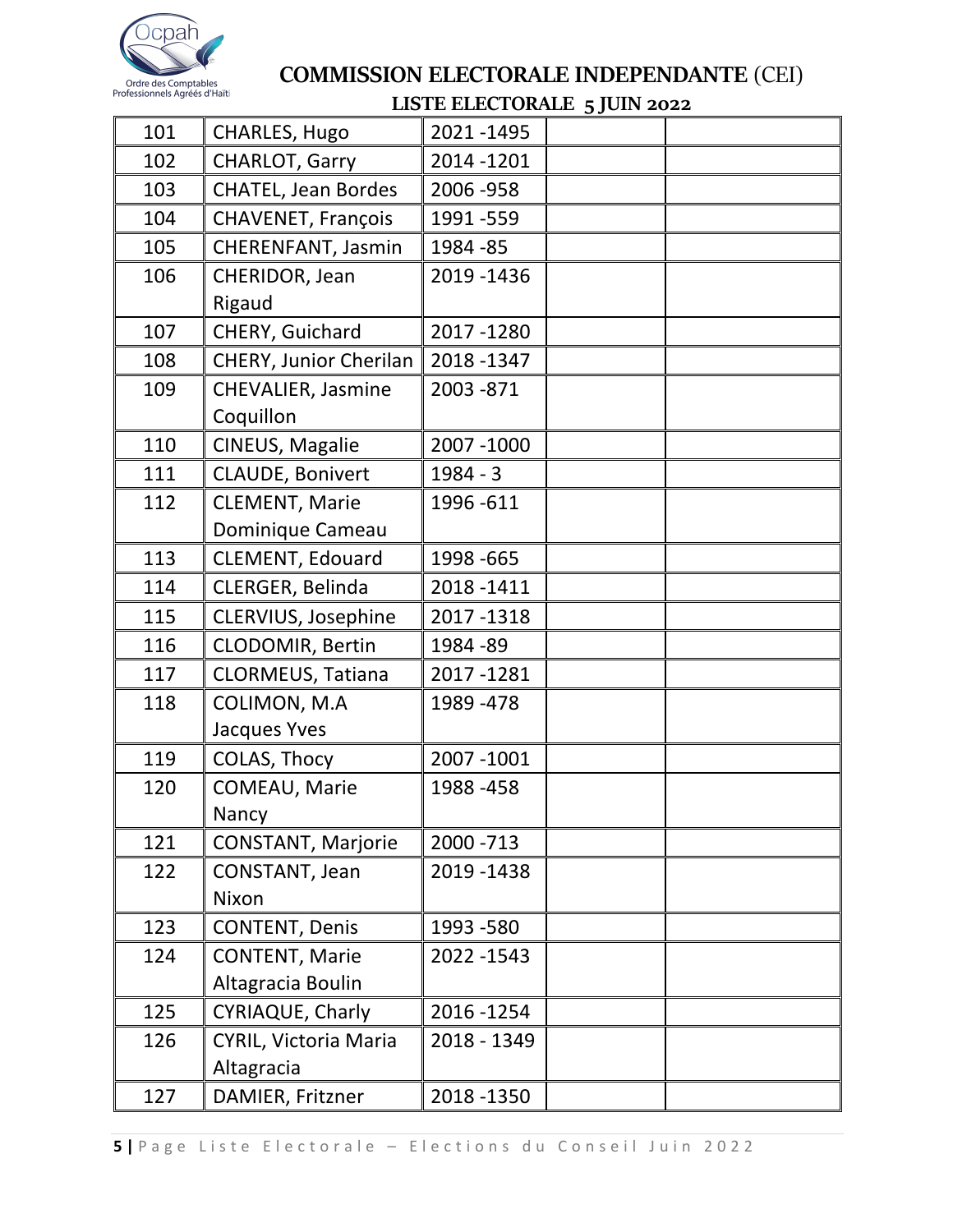

|     |                                       | LISTE ELECTORALE 5 JOIN 2022 |  |
|-----|---------------------------------------|------------------------------|--|
| 128 | DANTES, Imelda                        | 2022 - 1549                  |  |
| 129 | DAREUS, Jacquecer                     | 2014 - 1203                  |  |
| 130 | DATIS, Junald                         | 2018-1351                    |  |
| 131 | DAUPHIN, Wilbert                      | 1984 - 95                    |  |
| 132 | DAUPHIN, Hernso                       | 2019 - 1439                  |  |
| 133 | <b>DECIME, Marie Ange</b><br>Gabrièle | 2001-763                     |  |
| 134 | DECIUS, Rubincia                      | 2019 - 1440                  |  |
| 135 | DEGANT, Jean Robert                   | 2018 - 1352                  |  |
| 136 | DELAROSE, Delile                      | 2018 - 1353                  |  |
| 137 | DELIMON, Régine<br><b>Paule Marie</b> | 2002 - 835                   |  |
| 138 | DELISCAR, Elrick                      | 2000 - 714                   |  |
| 139 | DELMA, Serge                          | 1989 - 471                   |  |
| 140 | DELVA, Exces                          | 2011-1111                    |  |
| 141 | DEMORNE, Jean                         | 2018-1412                    |  |
|     | Colbert                               |                              |  |
| 142 | DENIS, Lenide                         | 2018 - 1413                  |  |
| 143 | <b>DESANNEES, Marie</b>               | 2010 - 1083                  |  |
|     | Dominique                             |                              |  |
| 144 | DESCHEMINS, Eldaa                     | 2019 - 1441                  |  |
| 145 | DESHOMMES,                            | 2019 - 1442                  |  |
|     | Alexandre                             |                              |  |
| 146 | DESILUS, Durobert                     | 2011-1112                    |  |
| 147 | DESIMA, Jacques                       | 2007-1003                    |  |
| 148 | DESOUVRE, Jean Mara                   | 2006 - 976                   |  |
| 149 | DESRUISSEAUX, Victor                  | 1984 - 363                   |  |
| 150 | DESSOURCES,                           | 2012 -1137                   |  |
|     | Emmanuel                              |                              |  |
| 151 | DESTINE, Rony                         | 2019 - 1477                  |  |
| 152 | DESTINE, Esthène                      | 2018-1414                    |  |
| 153 | DESVARIEUX, Schiler                   | 2022 - 1550                  |  |
| 154 | DIEUDONNE, Richard                    | 2007-1004                    |  |
| 155 | DOLNE, Jean Léonard                   | 2011-1113                    |  |
| 156 | DOMOND, Jean Marie                    | 2002 - 836                   |  |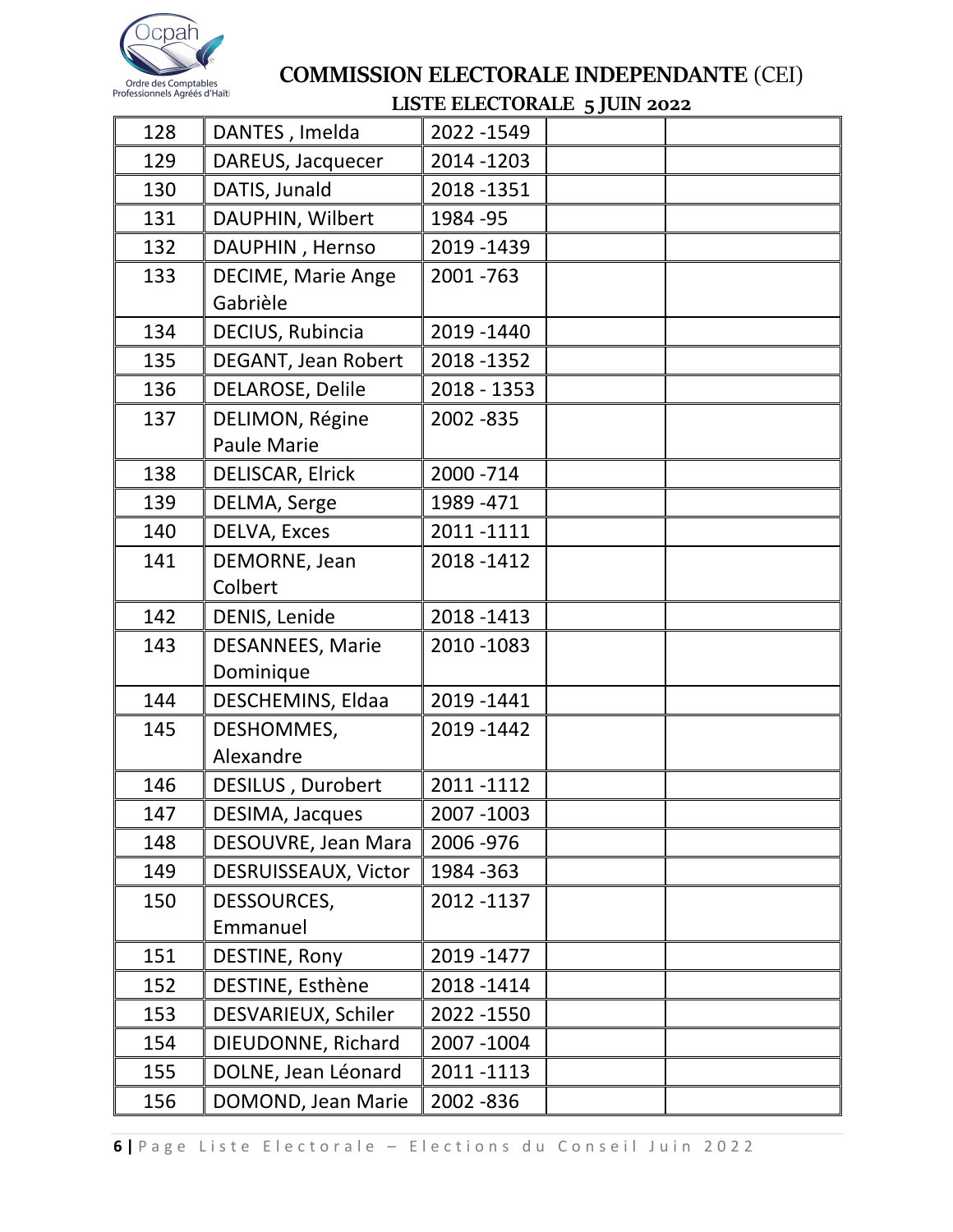

|     |                              | <u>тото спостовате древнически с</u> |  |
|-----|------------------------------|--------------------------------------|--|
| 157 | DOR, Nancie                  | 2019 - 1443                          |  |
| 158 | DORCELY, Lenord              | 2000 - 717                           |  |
|     | Louis                        |                                      |  |
| 159 | DORCELY, Maria               | 2014 - 1205                          |  |
|     | Dassy                        |                                      |  |
| 160 | DORLETTE, Jerry              | 2014 - 1206                          |  |
| 161 | DORVAL, Cathia               | 2017-1282                            |  |
| 162 | DORVIL, Jean                 | 2007 - 1005                          |  |
| 163 | DORVIL, Joseph               | 2009 - 1052                          |  |
|     | Jacques Patrick              |                                      |  |
| 164 | DOUCEUR, Molière             | 2010 - 1084                          |  |
| 165 | <b>DUBOIRANT, Jose</b>       | 2008 - 1032                          |  |
|     | Marthe Espiègle              |                                      |  |
| 166 | DURE, Marie Elizabeth        | 2002 - 801                           |  |
| 167 | DURE, Suze                   | 2019 - 1445                          |  |
| 168 | DUTREUIL, Raymonde           | 1996 - 616                           |  |
| 169 | DUTREVIL, Garnel             | 2017-1283                            |  |
| 170 | DUVAL, Sophia                | 2022 - 1551                          |  |
|     | <b>Baptiste</b>              |                                      |  |
| 171 | DUVAL, Lucnaire              | 1988-459                             |  |
| 172 | DUVERSEAU, Jean              | 2004 - 909                           |  |
|     | Jimmy                        |                                      |  |
| 173 | DUVERSEAU,                   | 2007-1021                            |  |
|     | <b>Flavienne Toussaint</b>   |                                      |  |
| 174 | EDOUARD, Jocelyn             | 2013 - 1176                          |  |
| 175 | EDOUARZIN,                   | 2022 - 1552                          |  |
|     | Roberchar                    |                                      |  |
| 176 | <b>ELIACIN, Jean Marie</b>   | 1984 - 126                           |  |
|     | William                      |                                      |  |
| 177 | <b>ELIACIN, William Fils</b> | 2009 - 1055                          |  |
| 178 | <b>ELMILUS, Gismy</b>        | 2020 - 1482                          |  |
| 179 | ELOI, Roselyne               | 2019 - 1447                          |  |
| 180 | ELUCIEN, Pierrela            | 2018 - 1356                          |  |
|     | Joseph                       |                                      |  |
| 181 | EMILE, Walderson             | 2017-1284                            |  |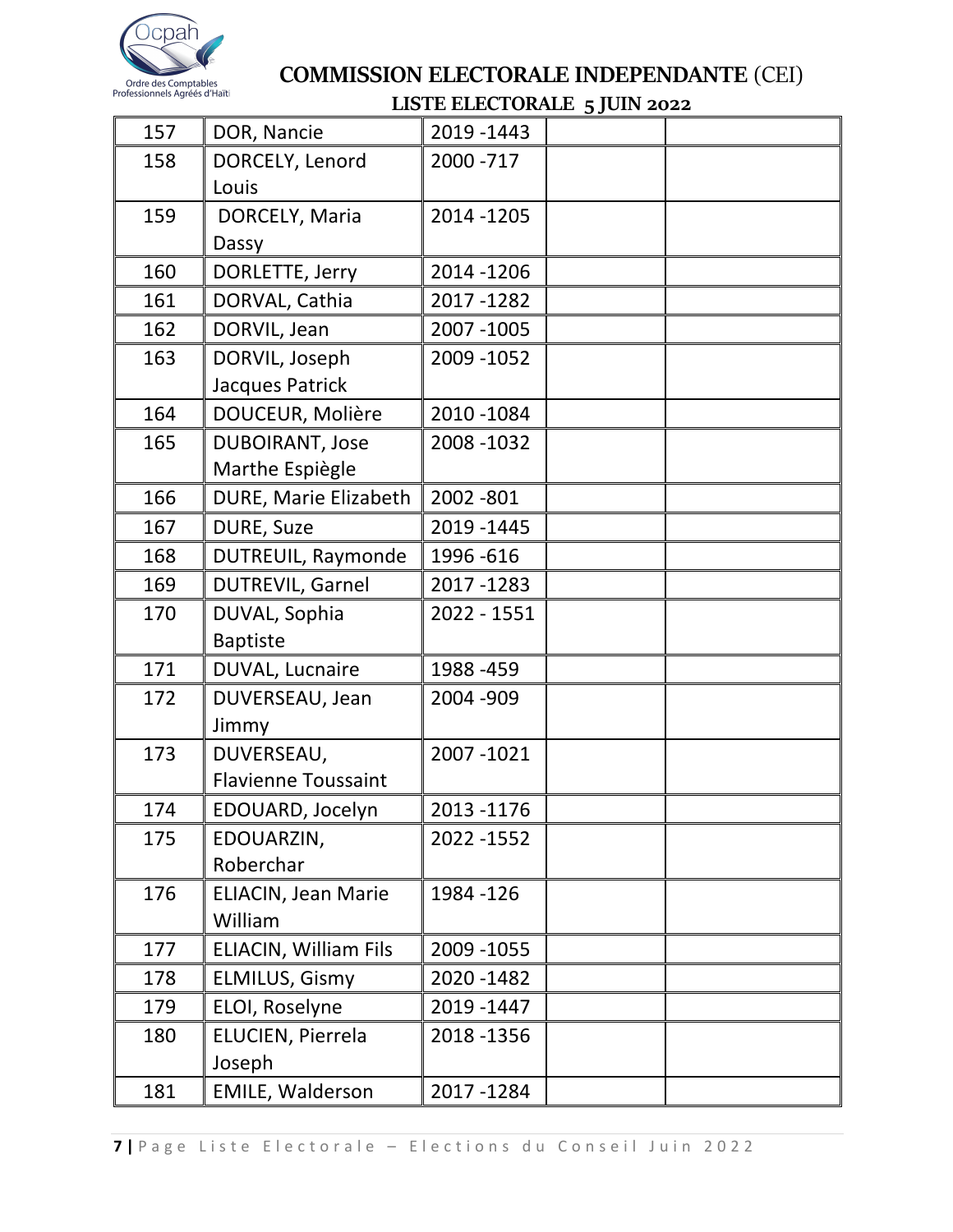

| 182 | ESTELHOMME, Wilfrid          | ho in http://www.grouve.com<br>1997 - 645 |  |
|-----|------------------------------|-------------------------------------------|--|
| 183 | ESTERIL, Stéphanie           | 2018 - 1357                               |  |
| 184 | <b>ESTINFIL, Rose</b>        | 2014 - 1208                               |  |
|     | Michelle                     |                                           |  |
| 185 | ETIENNE, Max                 | 1984 - 130                                |  |
| 186 | ETIENNE, Edwich              | 2009 - 1057                               |  |
| 187 | ETIENNE, Castillo            | 2018 - 1358                               |  |
| 188 | ETIENNE, Luvens              | 2018 - 1359                               |  |
| 189 | ETIENNE, Girlande            | 2019 - 1452                               |  |
|     | Gillot                       |                                           |  |
| 190 | EUSTACHE, Brûna              | 2009 - 1068                               |  |
| 191 | FELIX, Jean Samuel           | 2016 - 1257                               |  |
| 192 | FELIX, Jean Michel           | 2021-1540                                 |  |
| 193 | FEVRIN, Jerry C.             | 2017-1285                                 |  |
| 194 | FIGARO, Georgy               | 2019 - 1448                               |  |
| 195 | FILS, Pierre Richard         | 2021-1498                                 |  |
| 196 | FLEURANTIN, Oscar            | 1995 -602                                 |  |
|     | Elionor                      |                                           |  |
| 197 | FLORESTANT, Wilson           | 2022 - 1553                               |  |
| 198 | FONTIL, Jodel                | 2018-1417                                 |  |
| 199 | FONTUS, Pierre               | 2003 - 846                                |  |
|     | Faubert                      |                                           |  |
| 200 | FRANCOIS, Widberge           | 2022 - 1554                               |  |
| 201 | FRANCOIS, Roland             | 1991 - 561                                |  |
| 202 | FRANCOIS, Edouard            | 1997 - 646                                |  |
| 203 | <b>FRANKLIN, Stony</b>       | 1990 - 529                                |  |
| 204 | <b>GABRIEL, Guignol</b>      | 2017-1323                                 |  |
| 205 | GABRIEL, Denès               | 2019 - 1450                               |  |
| 206 | <b>GAILLARD, Michel Eric</b> | 1990 - 505                                |  |
| 207 | <b>GARDERE, Charles</b>      | 1987 - 442                                |  |
|     | Auguste                      |                                           |  |
| 208 | <b>GASPARD, Herneau</b>      | 2022 - 1555                               |  |
| 209 | GASPARD, Hervé               | 2005 - 932                                |  |
| 210 | <b>GASTON BLANC,</b>         | 2014 - 1209                               |  |
|     | Marie Maude                  |                                           |  |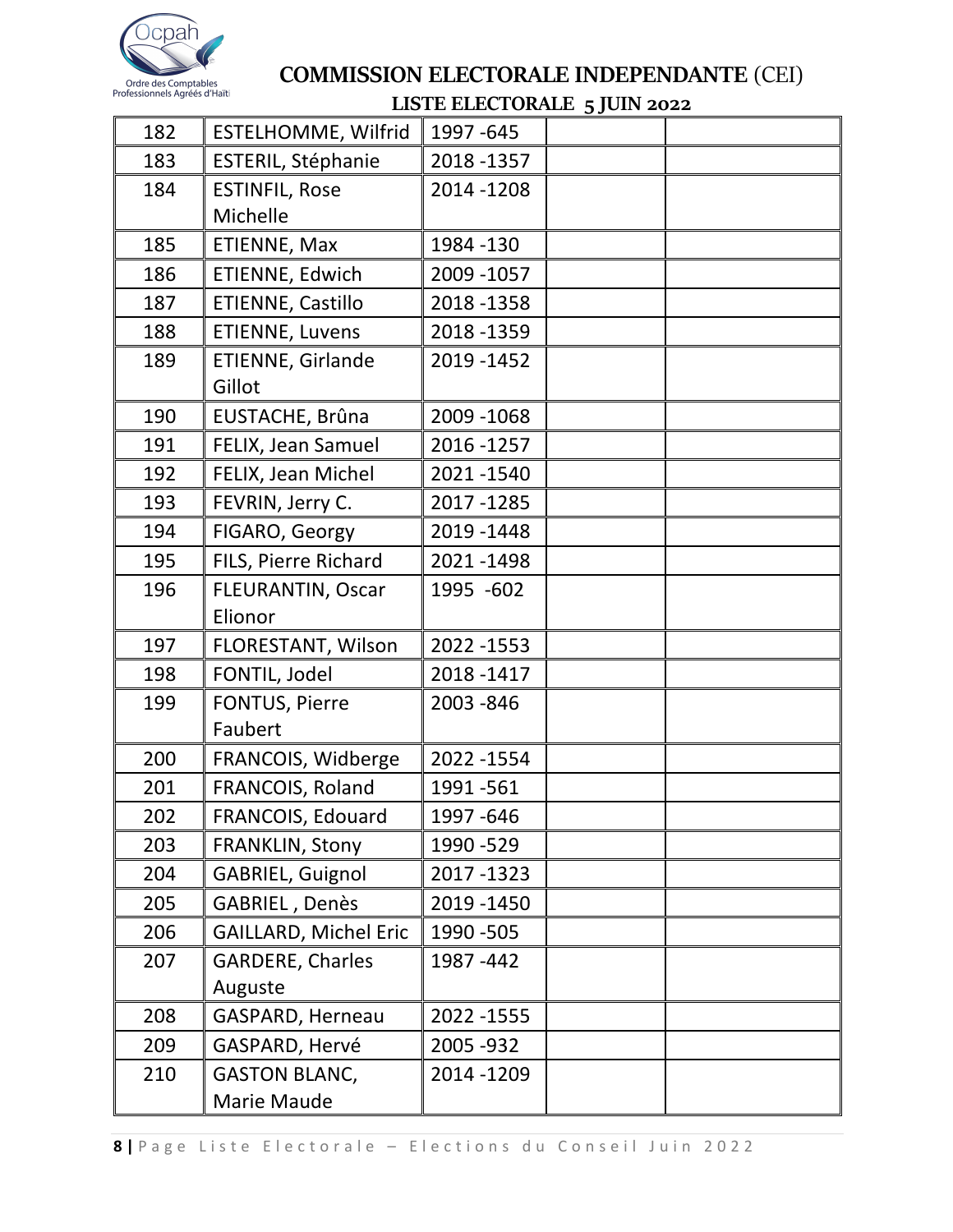

|     |                             | LOTE ELECTORALE 5 JOIN 2022 |  |
|-----|-----------------------------|-----------------------------|--|
| 211 | <b>GAUTHIER, Darling</b>    | 2022 - 1556                 |  |
| 212 | <b>GAUTHIER, Pierre</b>     | 2011-1116                   |  |
|     | Maxime                      |                             |  |
| 213 | <b>GEDEON, Bernard</b>      | 2014 - 1210                 |  |
| 214 | GELIN, Berne                | 1996 - 626                  |  |
| 215 | GENE, Raynald               | 2019 - 1451                 |  |
| 216 | 216. GENELUS, Marie         | 2013-1177                   |  |
|     | Sandrale                    |                             |  |
| 217 | GÉNOIS, Fabienne            | 2021-1499                   |  |
| 218 | <b>GENTIL, Marie</b>        | 2016-1274                   |  |
|     | <b>Beatrice Duret</b>       |                             |  |
| 219 | GÉRANT, Jackson             | 2022 - 1557                 |  |
| 220 | <b>GERMAIN, Sherley</b>     | 2014 - 1211                 |  |
|     | Jean Louis                  |                             |  |
| 221 | <b>GERVIL, Ginette</b>      | 2018 - 1419                 |  |
| 222 | <b>GIRAUD, Jean Thiomas</b> | 2001 - 771                  |  |
| 223 | GOLDMAN, Bernard            | 2022 - 1558                 |  |
| 224 | GOLDMAN, Lionel             | 1992 - 579                  |  |
|     | <b>Mike</b>                 |                             |  |
| 225 | <b>GUERRIER, Gladys</b>     | 1988-461                    |  |
| 226 | GUERRIER,                   | 2016 - 1258                 |  |
|     | Dominique                   |                             |  |
| 227 | <b>GUILLAUME, Monique</b>   | 1993 - 584                  |  |
|     | César                       |                             |  |
| 228 | <b>GUSTAVE, Kerline</b>     | 2014 -1227                  |  |
|     | Nelson                      |                             |  |
| 229 | <b>GUSTAVE, Marc</b>        | 2001 - 772                  |  |
| 230 | HAZEL LIAUTAUD,             | 1984 - 67                   |  |
|     | Mercédès                    |                             |  |
| 231 | HENRY, Rony                 | 2007-1009                   |  |
| 232 | HILAIRE, Francis            | 1984 - 15                   |  |
| 233 | HILAIRE, Jean lubin         | 2007-1008                   |  |
| 234 | HIPPOLYTE, Wilkens          | 2021-1501                   |  |
| 235 | HONORAT, Guichard           | 2017 - 1287                 |  |
|     | Emmanuel                    |                             |  |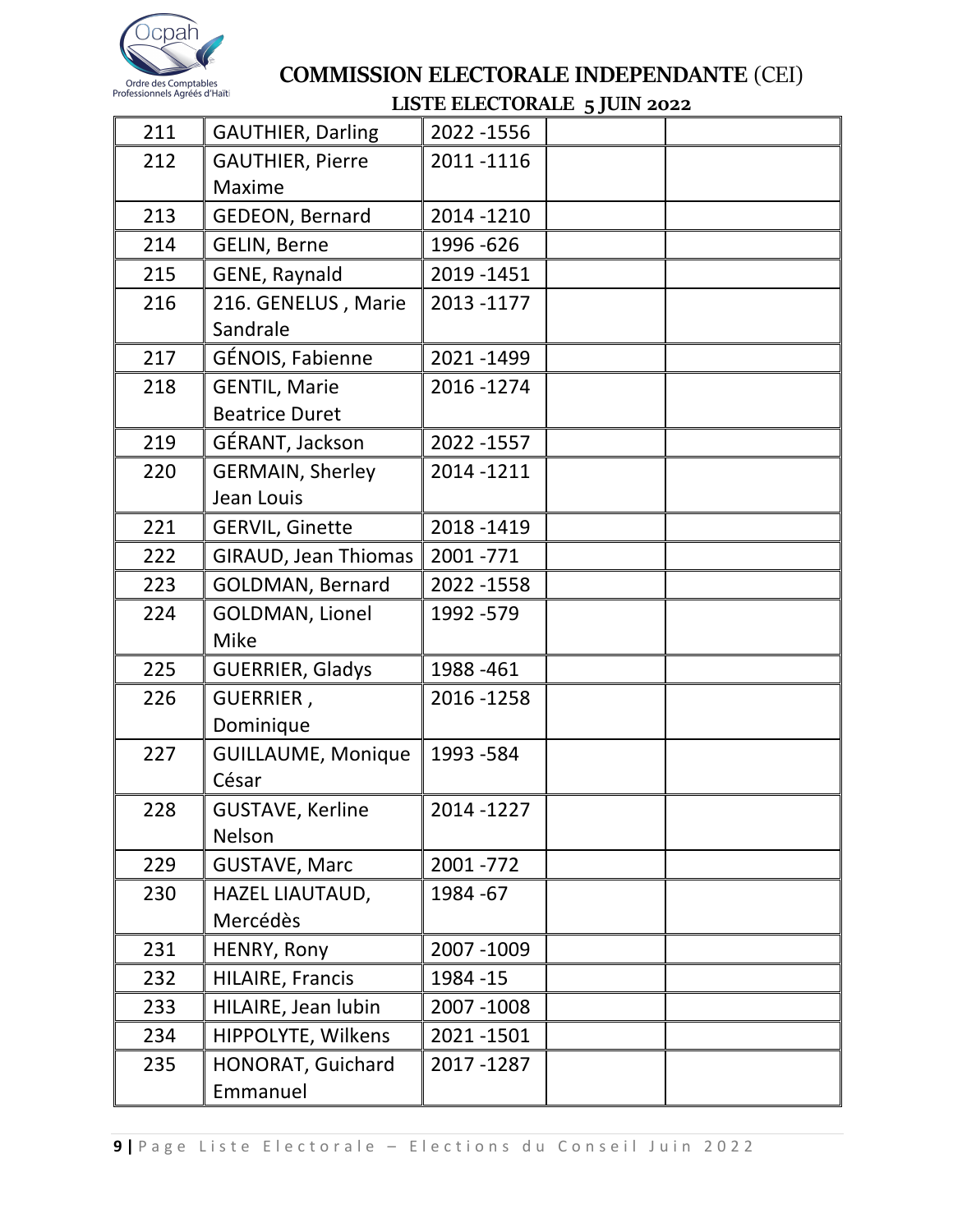

# COMMISSION ELECTORALE INDEPENDANTE (CEI)

## LISTE ELECTORALE 5 JUIN 2022

| 236 | <b>HYPPOLITE, Clarck</b>                            | 2012 - 1143              |  |
|-----|-----------------------------------------------------|--------------------------|--|
| 237 | <b>INNOCENT, Sonia</b>                              | 2021-1502                |  |
| 238 | JACQUES, Jean Rony                                  | 2022-1559                |  |
| 239 | JACQUES, Karine                                     | 2022 - 1560              |  |
| 240 | JACQUES, Lovenson                                   | 2022 - 1561              |  |
| 241 | JANVIER, Elizagarate                                | 2022 - 1562              |  |
| 242 | JASMIN, Mc Nicken                                   | 2022 - 1563              |  |
| 243 | JASMIN, Philome<br><b>Benedict</b>                  | 1991 - 551               |  |
| 244 | JASSINTHE, Luckner                                  | 2018 - 1365              |  |
| 245 |                                                     | 2012 - 1144              |  |
| 246 | JEAN, Wondy                                         | 2014 - 1212              |  |
|     | JEAN, Ricardo                                       |                          |  |
| 247 | JEAN, Sabine Ovil                                   | 2018 - 1366<br>2021-1503 |  |
| 248 | JEAN, Wisline                                       |                          |  |
| 249 | JEAN FILS, Lionel                                   | 2018-1420                |  |
| 250 | <b>JEAN FRANCOIS,</b><br>Jimmy                      | 2012 - 1145              |  |
| 251 | <b>JEAN FRANCOIS,</b><br>Marie Judith<br>Barthelemy | 2014-1241                |  |
| 252 | JEAN GILLES, Johanne<br><b>Bethsaida Fleurantin</b> | 2022 - 1564              |  |
| 253 | JEAN JACQUES, Sonel                                 | 2022-1565                |  |
| 254 | <b>JEAN LEGER, Evens</b><br>Patrick                 | 1996-614                 |  |
| 255 | JEAN LOUIS, Cédrelle<br>Alexis                      | 2005 - 935               |  |
| 256 | JEAN LOUIS, Nelson                                  | 2011-1118                |  |
| 257 | JEAN LOUIS, Keitel                                  | 2016 - 1259              |  |
| 258 | JEAN LOUIS, Alain                                   | 1991-563                 |  |
| 259 | JEAN LOUIS, Pierre<br>Sirinord                      | 1996 - 615               |  |
| 260 | JEAN LOUIS, Marie<br>Ange Dorlis                    | 2007-1011                |  |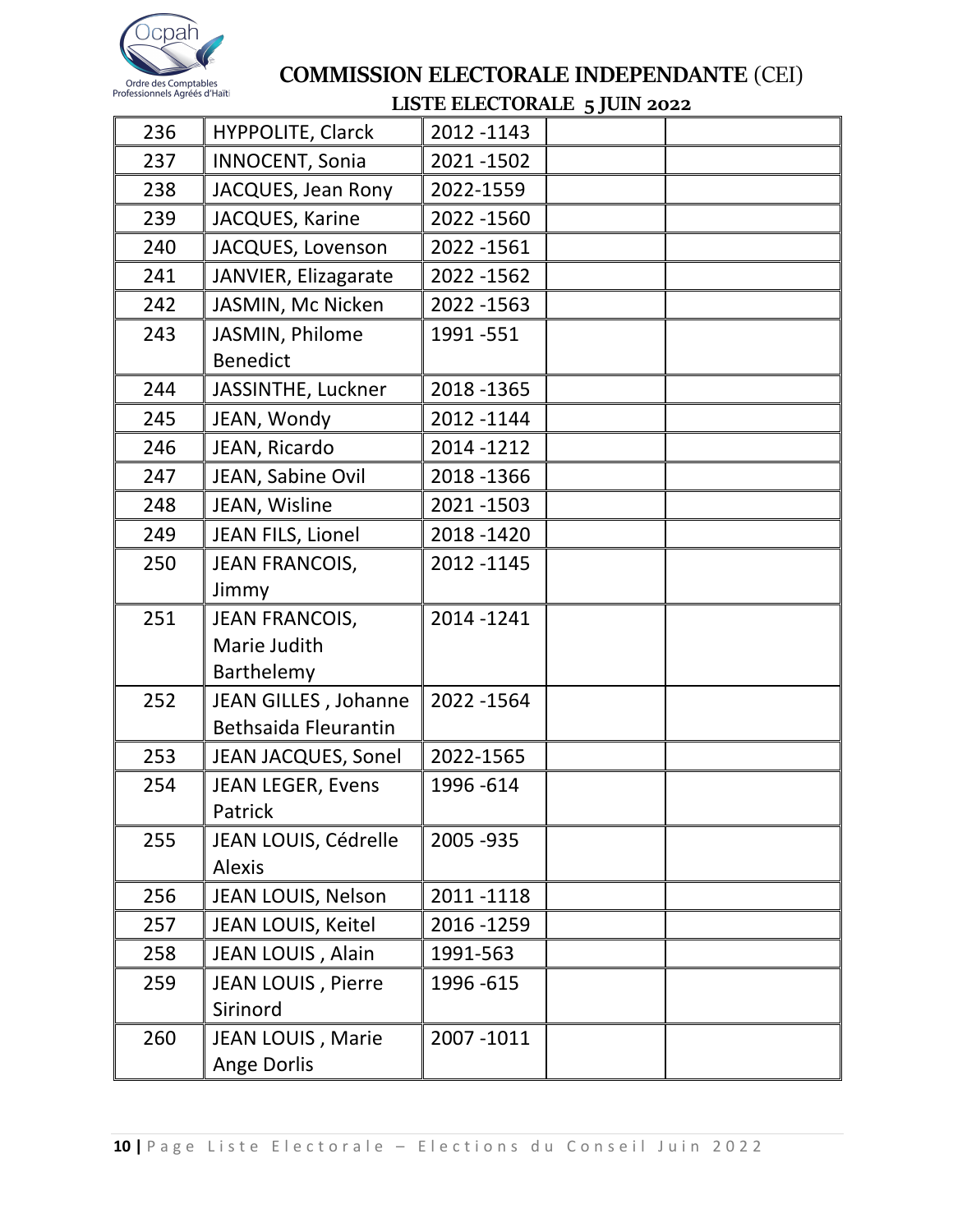

| 261 | JEAN MARIE, Yves            | 1984 - 48   | 33 J L L L |  |
|-----|-----------------------------|-------------|------------|--|
|     | <b>Benoit</b>               |             |            |  |
| 262 | <b>JEAN MARY, Rose</b>      | 2000 - 726  |            |  |
|     | Bianca J.B.                 |             |            |  |
| 263 | <b>JEAN BAPTISTE</b>        | 1990 - 531  |            |  |
|     | (D.C.D), Jean Robert        |             |            |  |
| 264 | JEAN BAPTISTE, Jean         | 1995 - 604  |            |  |
|     | Lionel                      |             |            |  |
| 265 | <b>JEAN BAPTISTE,</b>       | 2006 - 965  |            |  |
|     | Giannie                     |             |            |  |
| 266 | <b>JEAN BAPTISTE, Ricot</b> | 2017-1293   |            |  |
| 267 | JEAN BAPTISTE,              | 2018 - 1369 |            |  |
|     | Wilfrid                     |             |            |  |
| 268 | <b>JEAN CHARLES, Yves</b>   | 1990 - 508  |            |  |
| 269 | <b>JEAN CLAUDE,</b>         | 2014 - 1213 |            |  |
|     | Robenson                    |             |            |  |
| 270 | JEAN FRANCOIS, Kern         | 1984 - 371  |            |  |
|     | Ε.                          |             |            |  |
| 271 | <b>JEAN JACQUES, Harry</b>  | 1989 - 483  |            |  |
| 272 | JEAN JOSEPH, Pierrot        | 1991 - 553  |            |  |
| 273 | JEAN LOUIS, Franco          | 2018-1367   |            |  |
| 274 | JEAN MARIE, Marie           | 2014-1214   |            |  |
|     | <b>Darline</b>              |             |            |  |
| 275 | <b>JEAN PHILIPPE,</b>       | 2014-1215   |            |  |
|     | Jocelyn                     |             |            |  |
| 276 | <b>JEAN PIERRE, Vikings</b> | 2014 - 1217 |            |  |
| 277 | <b>JEAN PIERRE, Guyto</b>   | 2017-1294   |            |  |
| 278 | JEAN PIERRE, Jusner         | 2017-1295   |            |  |
| 279 | JEAN PIERRE, Michèle        | 2019 - 1456 |            |  |
| 280 | JEANTY, Magalie             | 2000 - 727  |            |  |
|     | Régine                      |             |            |  |
| 281 | JEREMIE, Jean Antoine       | 2007-1012   |            |  |
| 282 | JEROME, Michel W            | 1984 - 189  |            |  |
| 283 | JEUDY, Edgard               | 1990 - 541  |            |  |
| 284 | JEUNE, Jean Claude          | 2006 - 981  |            |  |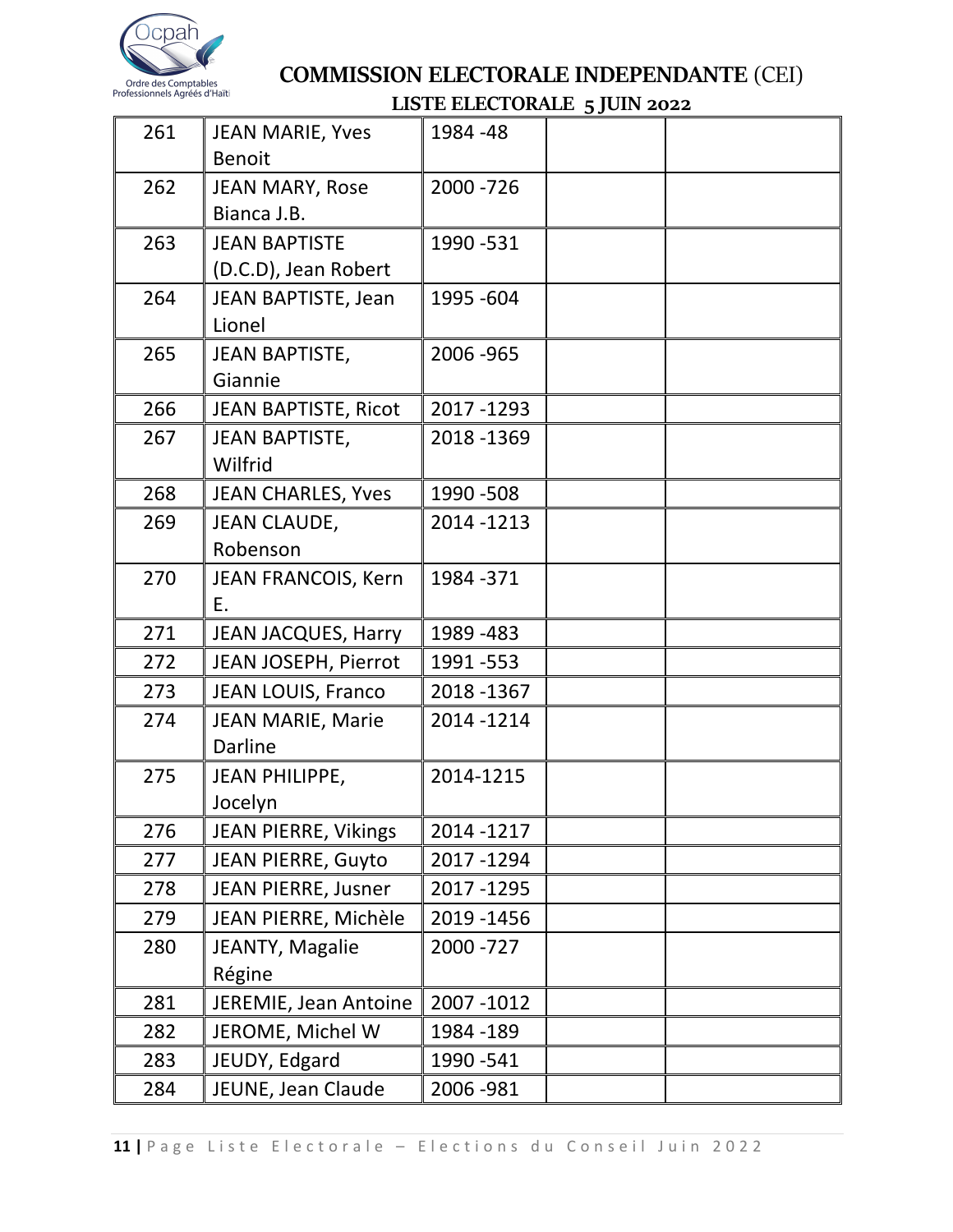

| 285 | JEVOUSAIME, Edourad<br><b>Moise</b> | 2010 - 1088 |  |
|-----|-------------------------------------|-------------|--|
| 286 | JN LOUIS, Roodyne                   | 2017-1292   |  |
| 287 | JOSEPH, Noeson                      | 2022 - 1566 |  |
| 288 | JOSEPH, Anderson                    | 2018-1371   |  |
| 289 | JOSEPH, Michelet                    | 1996 - 631  |  |
| 290 | JOSEPH, Jean Elius                  | 2002 - 809  |  |
| 291 | JOSEPH, Jacob                       | 2003 - 849  |  |
| 292 | JOSEPH, Pierre<br>Richard           | 2007 - 1013 |  |
| 293 | JOSEPH, Kettelyne<br>Cange          | 2010 - 1082 |  |
| 294 | JOSEPH, Quesnel                     | 2012 - 1148 |  |
| 295 | JOSEPH, Jean Bendy                  | 2013 - 1180 |  |
| 296 | JOSEPH, Adams                       | 2019 - 1480 |  |
| 297 | JOSEPH, Kesnel Junior               | 2021-1507   |  |
| 298 | JOSEPH, Amos                        | 2021-1508   |  |
| 299 | JOSEPH, Dieumissaint                | 2014 - 1218 |  |
| 300 | JOSEPH, Jean Claude<br>E. Wensly    | 2017-1326   |  |
| 301 | JOSEPH, Jean Faubert                | 2018 - 1373 |  |
| 302 | JOSEPH, Kerlande<br>Metayer         | 2020 - 1484 |  |
| 303 | JOSPITRE, Christophia<br>Claude     | 2014 - 1244 |  |
| 304 | JOSUE, Hugues                       | 1990 - 543  |  |
| 305 | JOUACIN, Emilion                    | 2014 - 1219 |  |
| 306 | JOZIL, Marie Marthe<br>Prophilien   | 2021-1509   |  |
| 307 | JUIN, Mireille Moise                | 2016 - 1261 |  |
| 308 | JULIEN, Pierre<br>Raynaud           | 1984 - 197  |  |
| 309 | <b>JULMIS, Marion</b>               | 1984 - 198  |  |
| 310 | JULNEY, Abner                       | 1998 - 669  |  |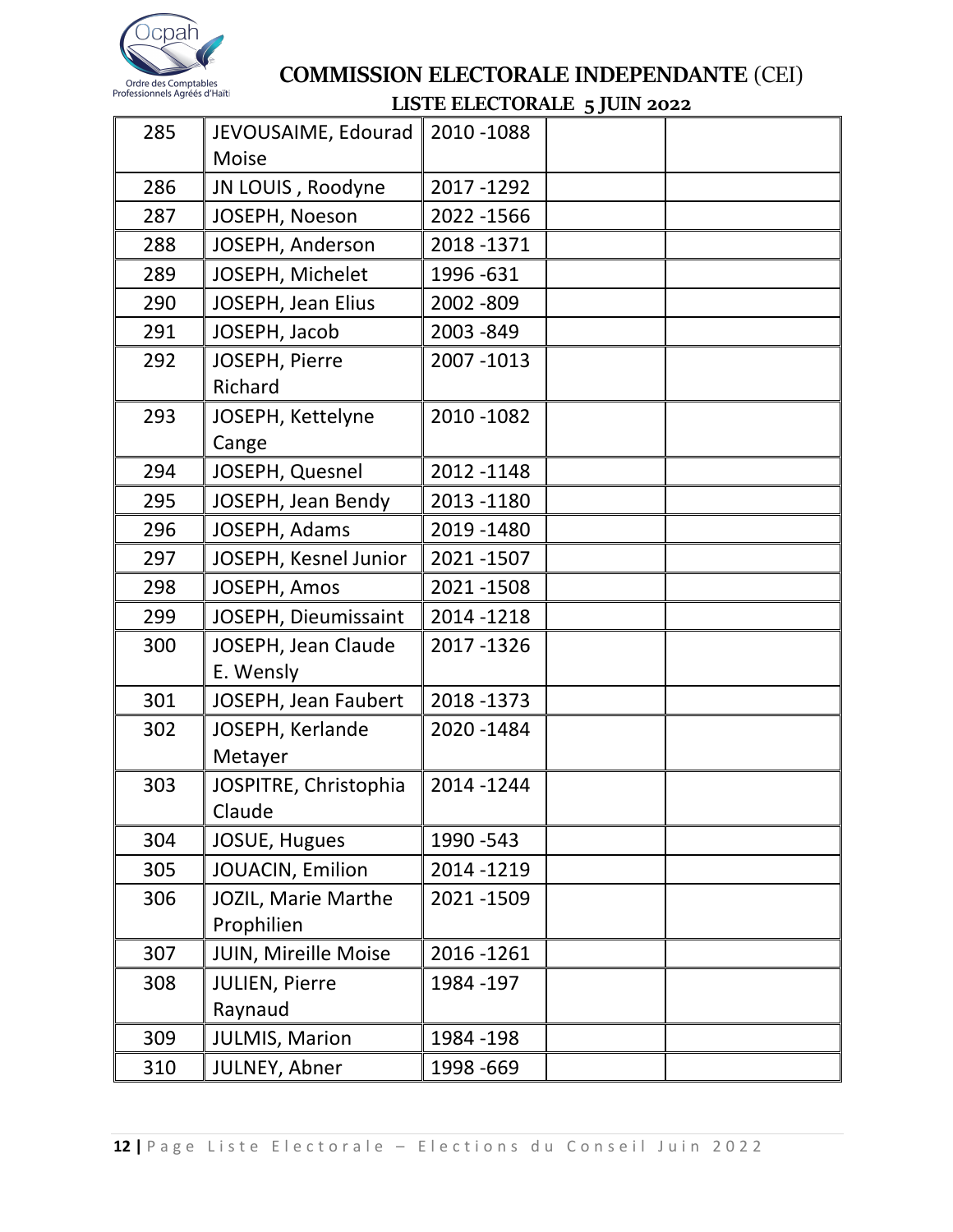

| 311 | KANZKI, Gisele Maria<br>Krystel A.       | 2014 - 1220 |  |
|-----|------------------------------------------|-------------|--|
| 312 | LADOUCEUR, Jackson                       | 2021-1510   |  |
| 313 | LAFOND, Arnel                            | 1997 - 651  |  |
| 314 | LAFONTANT, Guilda                        | 2004 - 892  |  |
| 315 | LAGUERRE, Noel<br>Michel                 | 1986-418    |  |
| 316 | LAMOTHE, Hugues<br>Anne Joseph           | 2000 - 730  |  |
| 317 | LAMOTHE, Gertrude<br><b>Desrosiers</b>   | 2019 - 1457 |  |
| 318 | LAMOUR, Johanne                          | 2021-1511   |  |
| 319 | LAMY, Metzger                            | 2009 - 1060 |  |
| 320 | LAPOMMERAY, Bervin                       | 1990 - 534  |  |
| 321 | LAPORTE, Mykenson                        | 2018-1374   |  |
| 322 | LAPORTE, Josué                           | 2018-1421   |  |
| 323 | LARAQUE, Jean<br>Edouard                 | 2017-1327   |  |
| 324 | LARECHE, Garal<br>Wehster                | 2002 - 814  |  |
| 325 | LAURENT, Nathalie P.                     | 2002 - 823  |  |
| 326 | LAVENTURE, Renoix                        | 2008 - 1037 |  |
| 327 | LEANDRE, Guerdy                          | 1996 - 619  |  |
| 328 | LEBRUN, Jean Laurent                     | 2019 - 1458 |  |
| 329 | LEGAGNEUR, Roblin Jr                     | 2000 - 731  |  |
| 330 | LEGER, Habibah<br><b>Christine Nader</b> | 2014 - 1246 |  |
| 331 | LEGROS, John Earl<br>Etzer               | 2014 - 1221 |  |
| 332 | LEMITE, Claude<br>Sabrina                | 2004 - 893  |  |
| 333 | LEMY, Veronique<br><b>Brice</b>          | 2018 - 1375 |  |
| 334 | LESPINASSE, Vicky<br>Murielle            | 2013 - 1182 |  |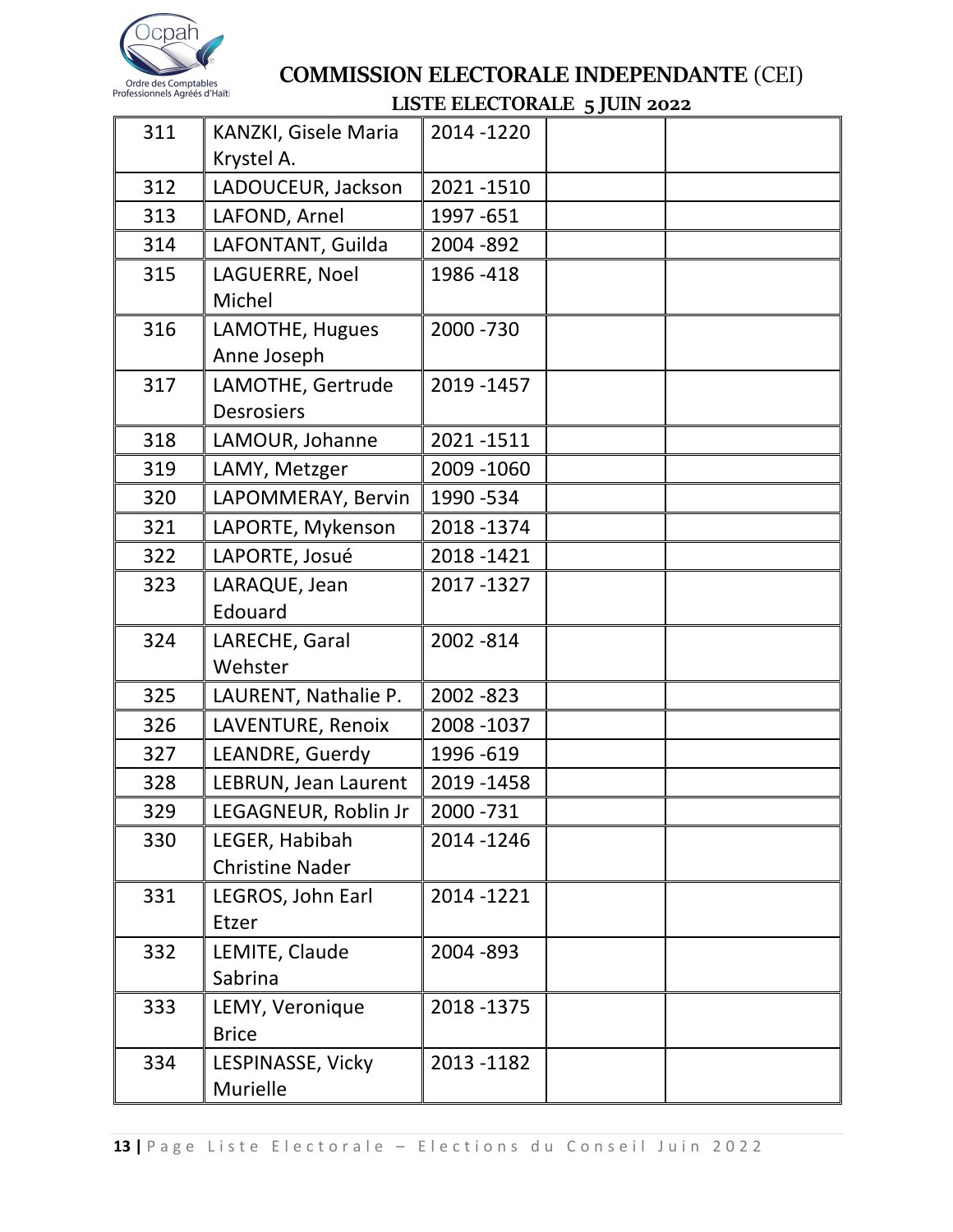

# COMMISSION ELECTORALE INDEPENDANTE (CEI)

## LISTE ELECTORALE 5 JUIN 2022

| 335 | LIAUTAUD, Gina P                        | 1988-464    |  |
|-----|-----------------------------------------|-------------|--|
| 336 | LOCAN, Luce                             | 2012 -1150  |  |
| 337 | LOUIS, Henry Robert                     | 1998 - 672  |  |
| 338 | LOUIS, Frantz                           | 2012 - 1151 |  |
| 339 | LOUIS, Rogé                             | 2021-1513   |  |
| 340 | LOUISIAC, Joseph<br>Wandy               | 2022 - 1567 |  |
| 341 | LOUISSAINT, Daphné                      | 2005 - 940  |  |
| 342 | LOUISSAINT,<br>Menadette                | 2018 - 1422 |  |
| 343 | LUBIN, Pierre Frantz                    | 2011-1121   |  |
| 344 | LUNDI, Jean Claude                      | 2003 - 876  |  |
| 345 | MAGLOIRE, Grégory                       | 2002 - 817  |  |
| 346 | MAITRE, Salaus                          | 2018 - 1377 |  |
| 347 | MARCELLUS, Juillot                      | 2017-1298   |  |
| 348 | MARDY, Mathilde<br>Fedeleine            | 2011-1122   |  |
| 349 | MARSEILLE, Jean Ernst                   | 2018-1378   |  |
| 350 | MASSANGA, Edison<br><b>Benoit</b>       | 1991 - 569  |  |
| 351 | MATHELIER, Jean<br>François Mie. Yves   | 1996 - 628  |  |
| 352 | MATHIEU, Gregoire                       | 2022 - 1568 |  |
| 353 | MATHIEU, Charles<br>Michel              | 1988-448    |  |
| 354 | <b>MENAGER PIERRE,</b><br>Mirlande      | 2001 - 785  |  |
| 355 | <b>MENTOR, Carmitte</b><br>Jean Bernard | 2004 - 890  |  |
| 356 | MENTOR, Romuald                         | 2012 - 1153 |  |
| 357 | MÉROVÉ PIERRE,<br>Mireille              | 1984 - 2    |  |
| 358 | METELLUS, Gladimyr<br>R.                | 2019 - 1460 |  |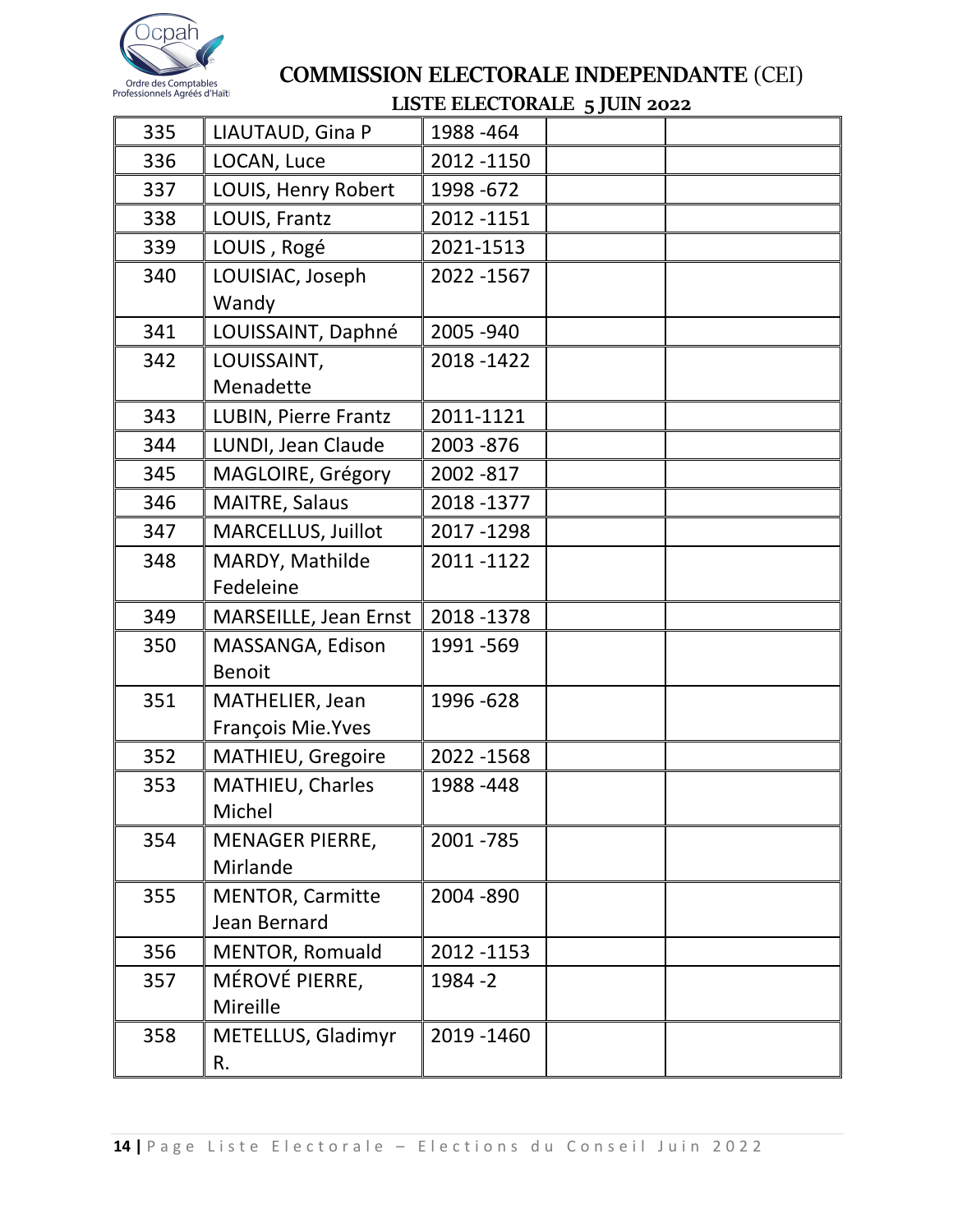

| 359 | MEUS, Princieuse<br>Mimose        | 2004 - 913  |  |
|-----|-----------------------------------|-------------|--|
| 360 | MICHEL, Gisèle S.                 | 1984 - 234  |  |
| 361 | MILORD, Mozart                    | 2017-1301   |  |
| 362 | MISERE, Louis Renel               | 1984 - 238  |  |
| 363 | MOÏSE, Michena<br><b>Exalus</b>   | 2017-1320   |  |
| 364 | MOMPEROUSSE, Jean<br>Mary         | 2000 - 734  |  |
| 365 | MONCION, Jocelyn                  | 1999 - 693  |  |
| 366 | MONFLEURY, Pierre<br>Mary         | 2021-1538   |  |
| 367 | MONFORT, Jean Max                 | 2009 - 1064 |  |
| 368 | MORIN, Orlrich                    | 2012 - 1154 |  |
| 369 | MORLAN, Fritzner                  | 2019 - 1462 |  |
| 370 | MORLAN, Miradin                   | 2016-1278   |  |
| 371 | MULLER, Jean Robert               | 1984 - 247  |  |
| 372 | MULLER, Philippe<br>Robert Bright | 2017-1302   |  |
| 373 | MYOTTE, Jean Richard              | 2022 - 1570 |  |
| 374 | MYOTTE, Rony                      | 2021-1517   |  |
| 375 | NADER, Daphné<br>Georges          | 2018 - 1379 |  |
| 376 | NAZAIRE, Réginald                 | 2021-1518   |  |
| 377 | NELSON, Jacques                   | 2000 - 736  |  |
| 378 | <b>NEPTUNE, Marc</b><br>Elineau   | 1984 - 253  |  |
| 379 | NEPTUNE, Rosbel                   | 2009 - 1065 |  |
| 380 | NERETTE, Jacques                  | 1990 - 545  |  |
| 381 | <b>NERISTIL, Andina Lorry</b>     | 2021-1519   |  |
| 382 | NOEL, Grelet                      | 1984 - 257  |  |
| 383 | NOEL, Wilbert                     | 2010 - 1094 |  |
| 384 | NOEL, Marc André                  | 2011-1124   |  |
| 385 | NOEL, Asly                        | 2021-1520   |  |
| 386 | NOEL, Jean Leclerc                | 2004 - 895  |  |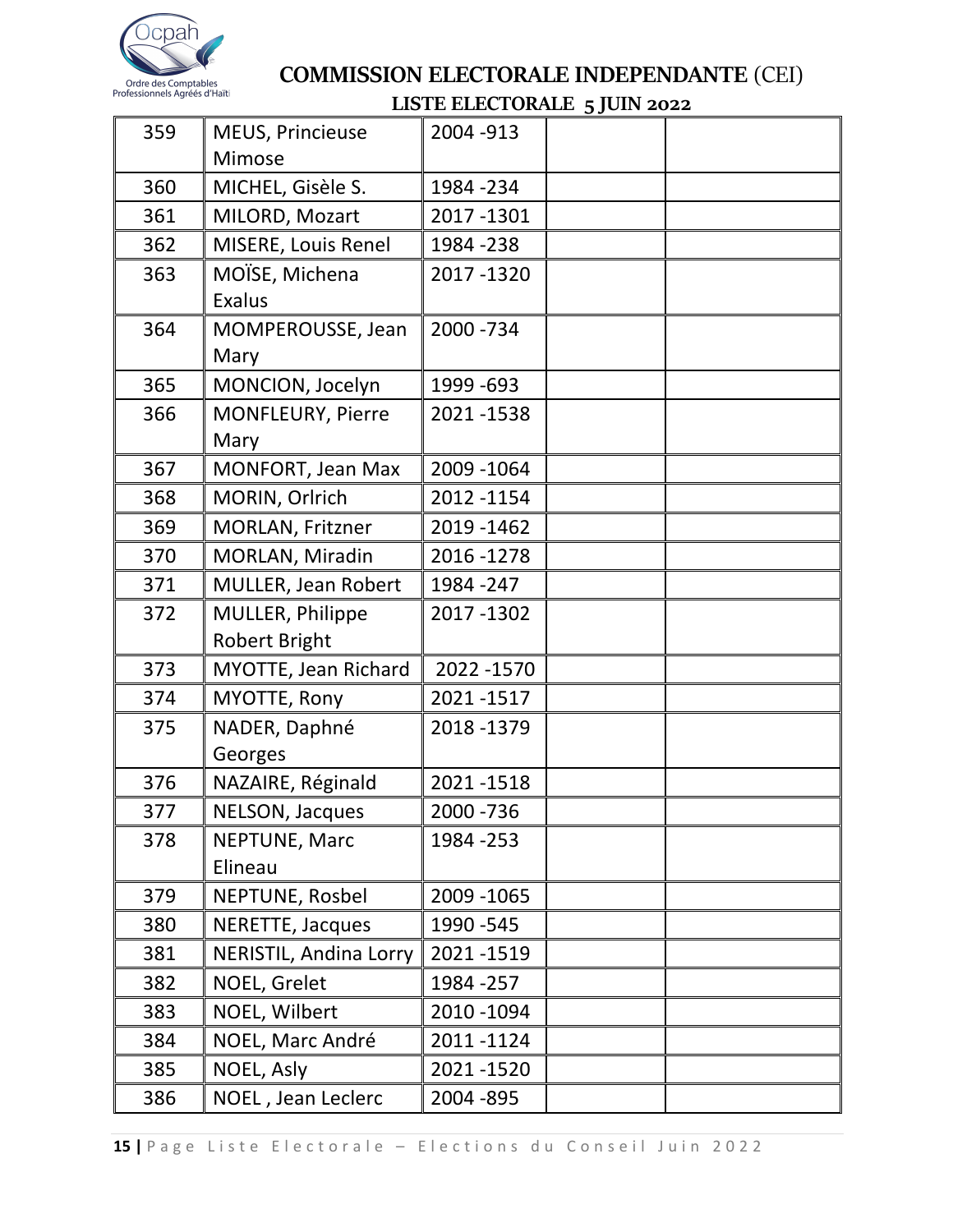

|     |                          | LOTE LLECTON LLE 5 JOIN 2022 |  |
|-----|--------------------------|------------------------------|--|
| 387 | NORAMÉ, Esdras           | 2019 - 1464                  |  |
| 388 | NOTUCE JULMISSE,         | 2016 - 1262                  |  |
|     | Marie Jerline            |                              |  |
| 389 | OLISSE, Jean Guito       | 1996-636                     |  |
| 390 | <b>ORELHOMME, Talius</b> | 2019 - 1465                  |  |
| 391 | ORELIEN, Lourdy          | 2013 - 1183                  |  |
| 392 | ORELUS, Jean Richard     | 2009 - 1066                  |  |
| 393 | ORIOL, Alexandra         | 1988-449                     |  |
|     | Marie                    |                              |  |
| 394 | OSNA, Jean Kenny         | 2011-1125                    |  |
| 395 | <b>OXINAL, Calmesk</b>   | 2012 - 1155                  |  |
| 396 | PANIER, Tonia            | 2019 - 1466                  |  |
| 397 | PAILLANT, Joseph         | 1984 - 258                   |  |
| 398 | PASCAL, Alourdes         | 2017-1329                    |  |
|     | Augustine                |                              |  |
| 399 | PAUL, Rodolph            | 2012 - 1156                  |  |
| 400 | PAUL EDMOND,             | 2021-1522                    |  |
|     | Nohada                   |                              |  |
| 401 | PAYEN, Daniel            | 2010 - 1095                  |  |
| 402 | PETIT, Marie Mirline     | 2021-1523                    |  |
| 403 | PETIT FRERE, Jean        | 2019 - 1467                  |  |
|     | Sincere                  |                              |  |
| 404 | PETIT FRERE, Belande     | 2010 - 1096                  |  |
| 405 | PETIT HOMME, Jean        | 2016 - 1266                  |  |
|     | Erlado                   |                              |  |
| 406 | PHAREL, Sandra           | 1998 - 673                   |  |
|     | <b>Nerette</b>           |                              |  |
| 407 | PHILIPPE, Marie          | 1999 - 696                   |  |
|     | Nancie Bazile            |                              |  |
| 408 | PHILIPPE, Stephane       | 1984 - 270                   |  |
| 409 | PHILIPPE, Jean Herby     | 2013 - 1185                  |  |
| 410 | PHILIPPE, Pharisien      | 2016 - 1267                  |  |
| 411 | PHILIPPE, Magalie        | 2018 - 1423                  |  |
|     | François                 |                              |  |
| 412 | PHILISTIN, Sergo Herly   | 2003 - 864                   |  |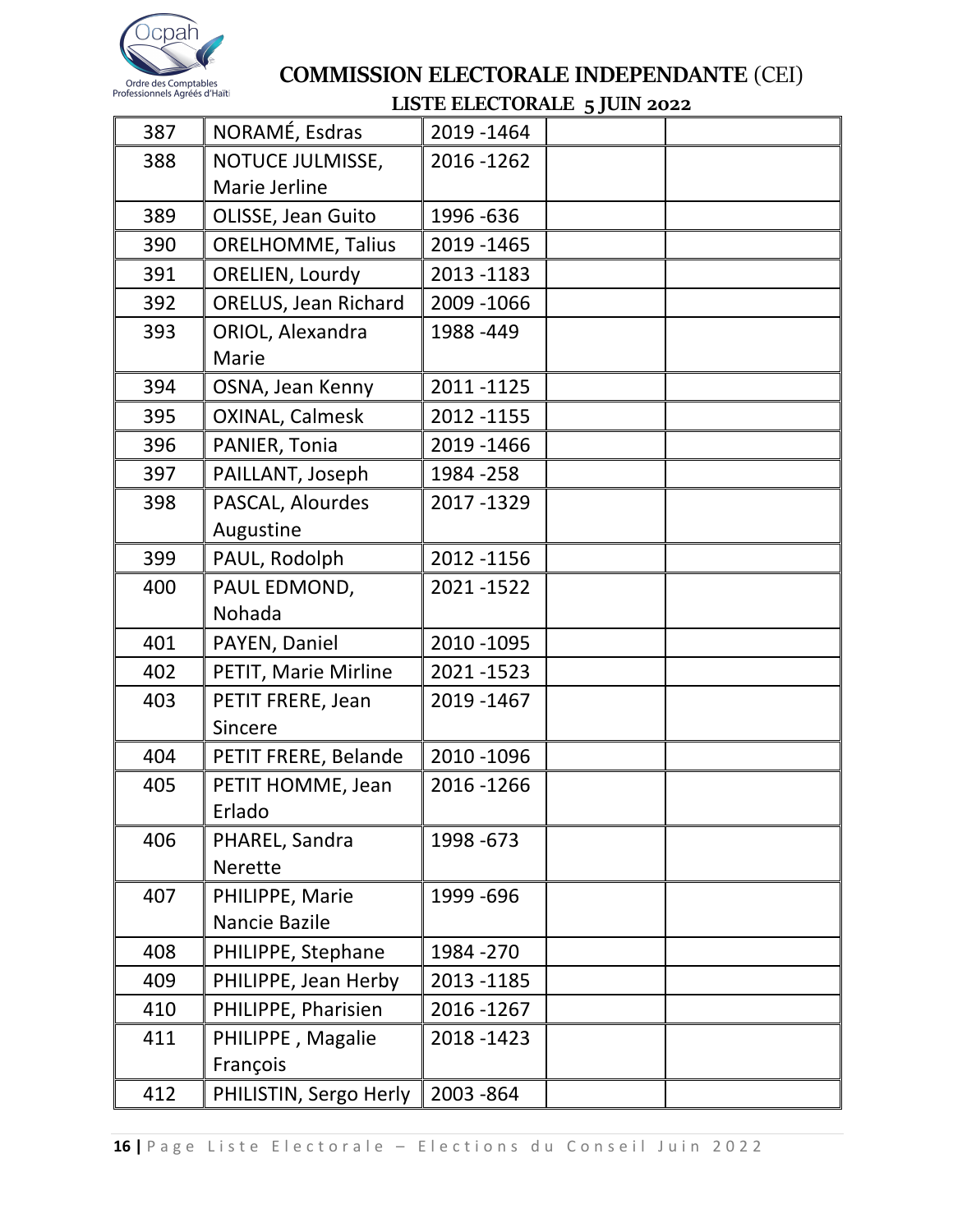

|     |                        | LOTE LEECTOR LEE 5 JOIN 2022 |  |
|-----|------------------------|------------------------------|--|
| 413 | PHILOGENE, Obed        | 2019 - 1468                  |  |
| 414 | PHILOSCA, Emmanuel     | 2018 - 1382                  |  |
| 415 | PIERRE, Jean Marc      | 2022 - 1574                  |  |
|     | Kensly                 |                              |  |
| 416 | PIERRE, Brierre Jean   | 1984 - 273                   |  |
| 417 | PIERRE, Roger R.       | 1984 - 279                   |  |
| 418 | PIERRE, Oriol          | 1999 - 697                   |  |
| 419 | PIERRE, Josebel        | 2000 - 738                   |  |
| 420 | PIERRE, Alix           | 2002 - 825                   |  |
| 421 | PIERRE, Adamson        | 2006 - 988                   |  |
| 422 | PIERRE, Claudy         | 2013 - 1186                  |  |
| 423 | PIERRE, Marlène        | 2017-1303                    |  |
| 424 | PIERRE, Dieufaite      | 2018 - 1383                  |  |
| 425 | PIERRE, Jean Rony      | 2018-1384                    |  |
| 426 | PIERRE, Pierry         | 2018-1386                    |  |
| 427 | PIERRE, Esther         | 2018-1424                    |  |
| 428 | PIERRE, Jean           | 2019 - 1469                  |  |
|     | Rosemond               |                              |  |
| 429 | PIERRE, Jean Harold    | 2021-1524                    |  |
| 430 | PIERRE, Carline        | 2021-1534                    |  |
| 431 | PIERRE, Getro          | 2006 - 989                   |  |
| 432 | PIERRE LOUIS, Joseph   | 2017-1306                    |  |
|     | Milo                   |                              |  |
| 433 | PIERRE, FILS, Arissone | 2017-1305                    |  |
| 434 | PIERRE, LOUIS, Edeline | 1984-281                     |  |
|     | J B                    |                              |  |
| 435 | PIERRE, LOUIS,         | 1994-598                     |  |
|     | Anthony                |                              |  |
| 436 | PIERRE, LOUIS,         | 2011-1127                    |  |
|     | Christiane             |                              |  |
| 437 | PIERRE LOUIS, Krystel  | 2018 - 1388                  |  |
|     | Supplice               |                              |  |
| 438 | PIERRE LOUIS, Junior   | 2019 - 1470                  |  |
| 439 | PIGNIAT, Nadège        | 2018 - 1390                  |  |
|     | Douillard              |                              |  |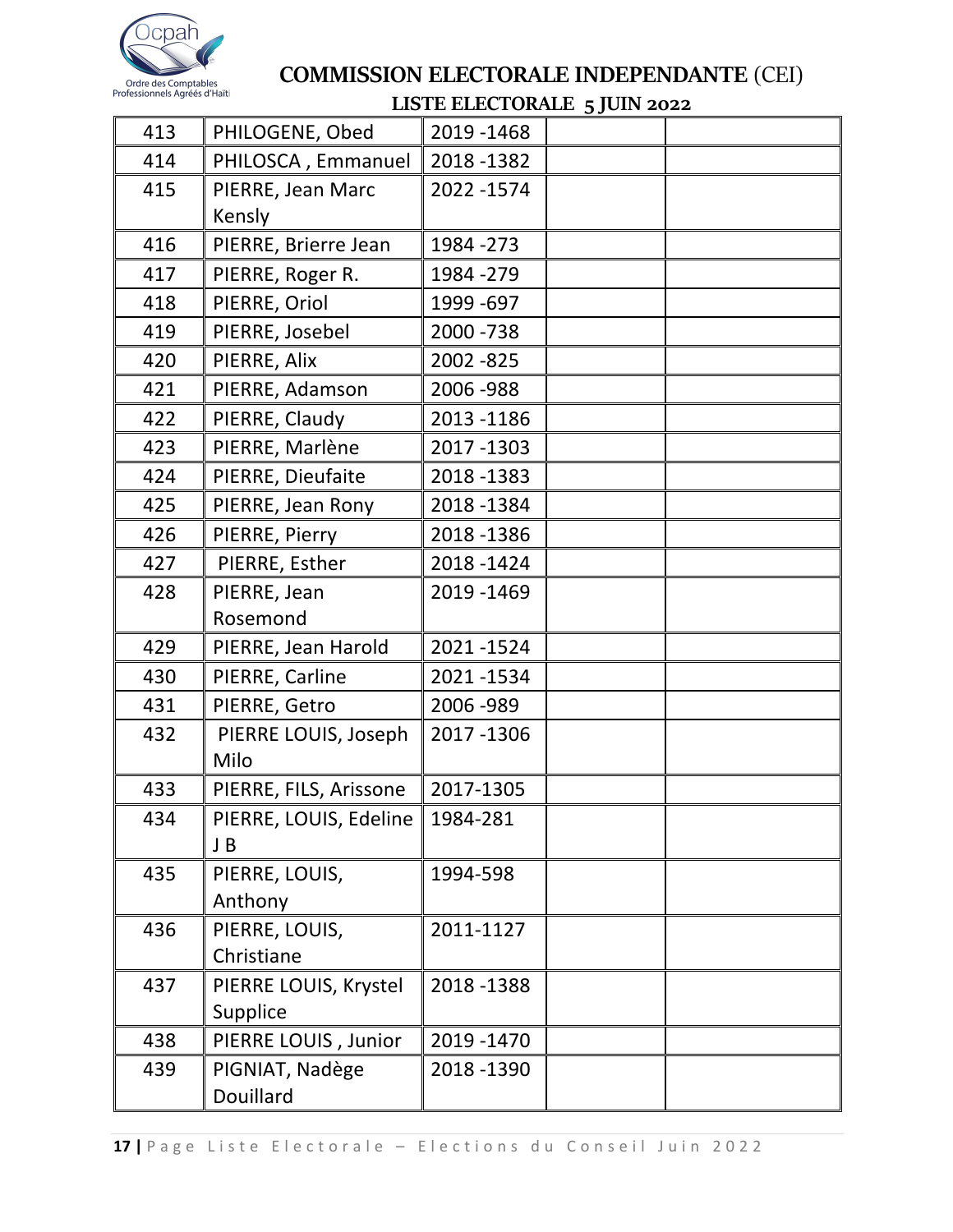

| 440 | PIQUION, Coutilien<br>Monfort | 1990 - 493  |  |
|-----|-------------------------------|-------------|--|
| 441 | PITON, Yvon                   | 1991 - 570  |  |
| 442 | PLACIUS, Kepline              | 2005 - 946  |  |
| 443 | PLAISIMOND, Jean              | 2002 - 824  |  |
|     | Guy                           |             |  |
| 444 | PYRAM, Madelaine              | 2014 - 1230 |  |
| 445 | PYRHUS, Kenol                 | 2022 - 1575 |  |
| 446 | RAYMOND, Emmanuel             | 2022 - 1576 |  |
| 447 | RAYMOND, Mario                | 2008 - 1039 |  |
| 448 | REGISTRE, Mackenson           | 2021-1525   |  |
| 449 | REMY, Rose Myrtha             | 2013 - 1187 |  |
| 450 | RICHELIEU, Marc<br>Antoine    | 2014 - 1258 |  |
| 451 | RIFFI, Fridelain              | 2018 - 1392 |  |
| 452 | ROBUSTE, Jimmy                | 2005 - 948  |  |
| 453 | ROMAIN, Lesly                 | 1986 - 427  |  |
| 454 | ROMAIN, Caroline              | 1988 - 455  |  |
|     | Haig                          |             |  |
| 455 | ROMAIN, Joseph                | 2021-1526   |  |
|     | Excellant                     |             |  |
| 456 | ROMELUS, Ambroise             | 1984 - 299  |  |
| 457 | RONDINE, Stanley              | 2017-1307   |  |
| 458 | ROSARION, Régine              | 2019 - 1479 |  |
|     | Daphnée                       |             |  |
| 459 | ROSEMBERT, Anne               | 2002 - 826  |  |
|     | Marie Anosica                 |             |  |
| 460 | ROSEMOND, Marc                | 2019 - 1471 |  |
|     | Yvens                         |             |  |
| 461 | <b>SAINT FELIX, Chevert</b>   | 2013 -1191  |  |
| 462 | <b>SAINT JUSTE, Marie</b>     | 2017-1330   |  |
|     | Julienne                      |             |  |
| 463 | <b>SAINT AIME, Gittens</b>    | 2009 - 1072 |  |
| 464 | SAINTAL, David                | 2011-1129   |  |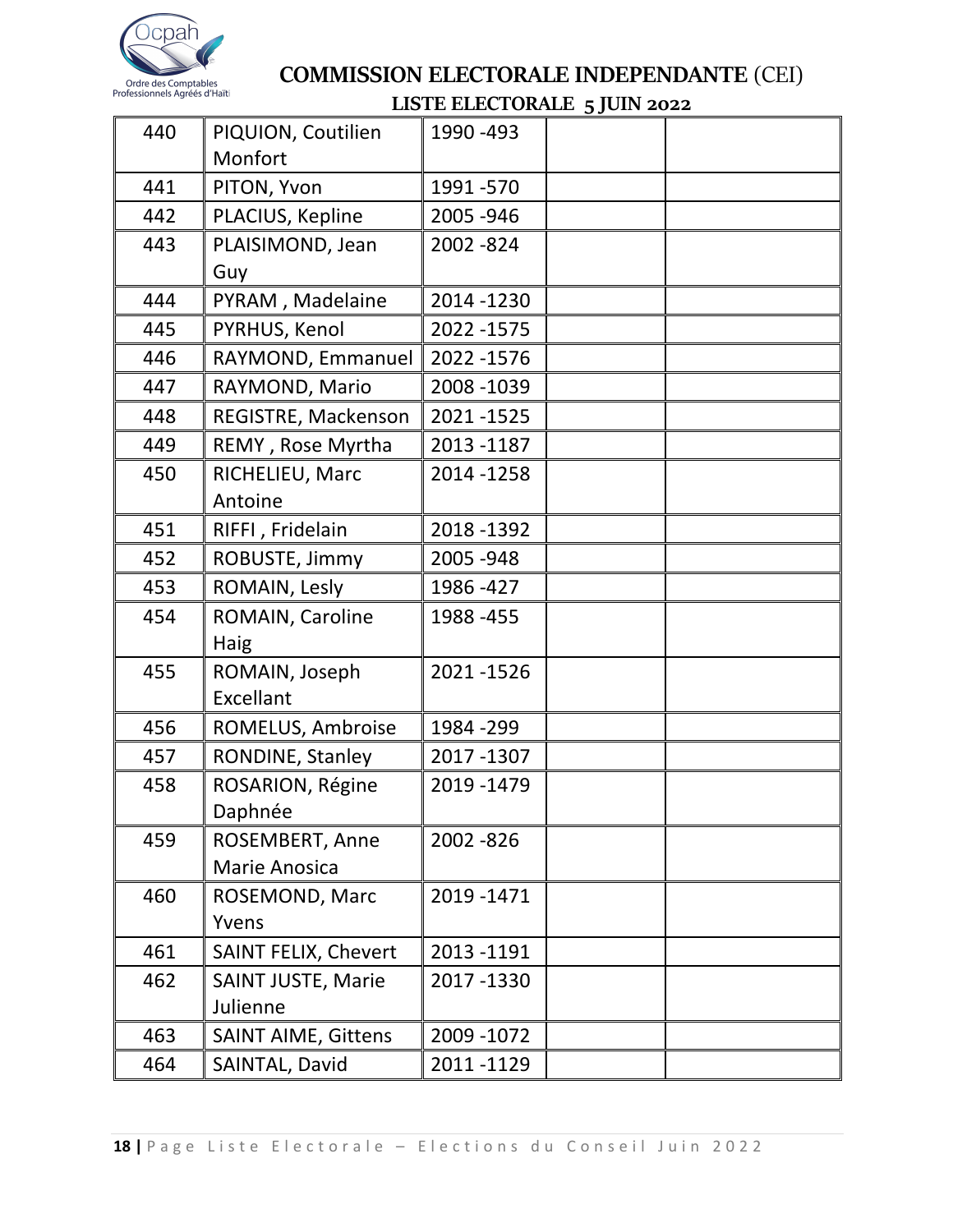

| 465 | <b>SAINT ALBIN, Iris</b><br><b>Mercedes</b> | 2019 - 1472 |  |
|-----|---------------------------------------------|-------------|--|
| 466 | <b>SAINT CYR, Guilbaud</b>                  | 2002 - 827  |  |
| 467 | AINT FLEUR, Hérard                          | 1991 - 554  |  |
| 468 | SAINTILUS, Jean                             | 2012 - 1158 |  |
|     | Wasmick                                     |             |  |
| 469 | SAINT GILLES, Léa<br>Émile                  | 2014 - 1232 |  |
| 470 | SAINT JEAN, Ednel<br>Alovi Jacques          | 1997 - 658  |  |
| 471 | SAINT LOUIS, Gracia C.                      | 1984 - 305  |  |
| 472 | SAINT LOUIS, Jean<br>Quelot                 | 2010 - 1101 |  |
| 473 | SAOUD, Stephan Kalil                        | 2018 - 1393 |  |
| 474 | SAUL, Sherley                               | 2016 - 1270 |  |
| 475 | SENAT, Johny                                | 2009 - 1074 |  |
| 476 | SIMEON, Hermione                            | 2022 - 1577 |  |
| 477 | SIMON, Jean Rudolph                         | 2021-1532   |  |
| 478 | SIMPLICE, Brunine<br><b>Borange</b>         | 2022 - 1578 |  |
| 479 | SMITH, Antony                               | 1984 - 317  |  |
| 480 | SOLON, Jean François<br>Joseph              | 1984 - 318  |  |
| 481 | ST FLEUR, Erick                             | 2019 - 1474 |  |
| 482 | ST LOUIS, Altagracia<br>Joseph              | 2021-1529   |  |
| 483 | STANISLAS, Wile<br><b>Berne</b>             | 2017-1310   |  |
| 484 | ST CYR, Benjie                              | 2022 - 1579 |  |
| 485 | ST CYR, Nixon                               | 2018 - 1395 |  |
| 486 | ST FELIX, Dady                              | 2019 - 1473 |  |
| 487 | ST FLEUR, Claudel                           | 2010 - 1102 |  |
| 488 | ST GERMAIN, Schella                         | 2010 - 1103 |  |
| 489 | ST JUSTE, Rony                              | 2017-1311   |  |
| 490 | SYLVAIN, Irmine L.                          | 2004 - 917  |  |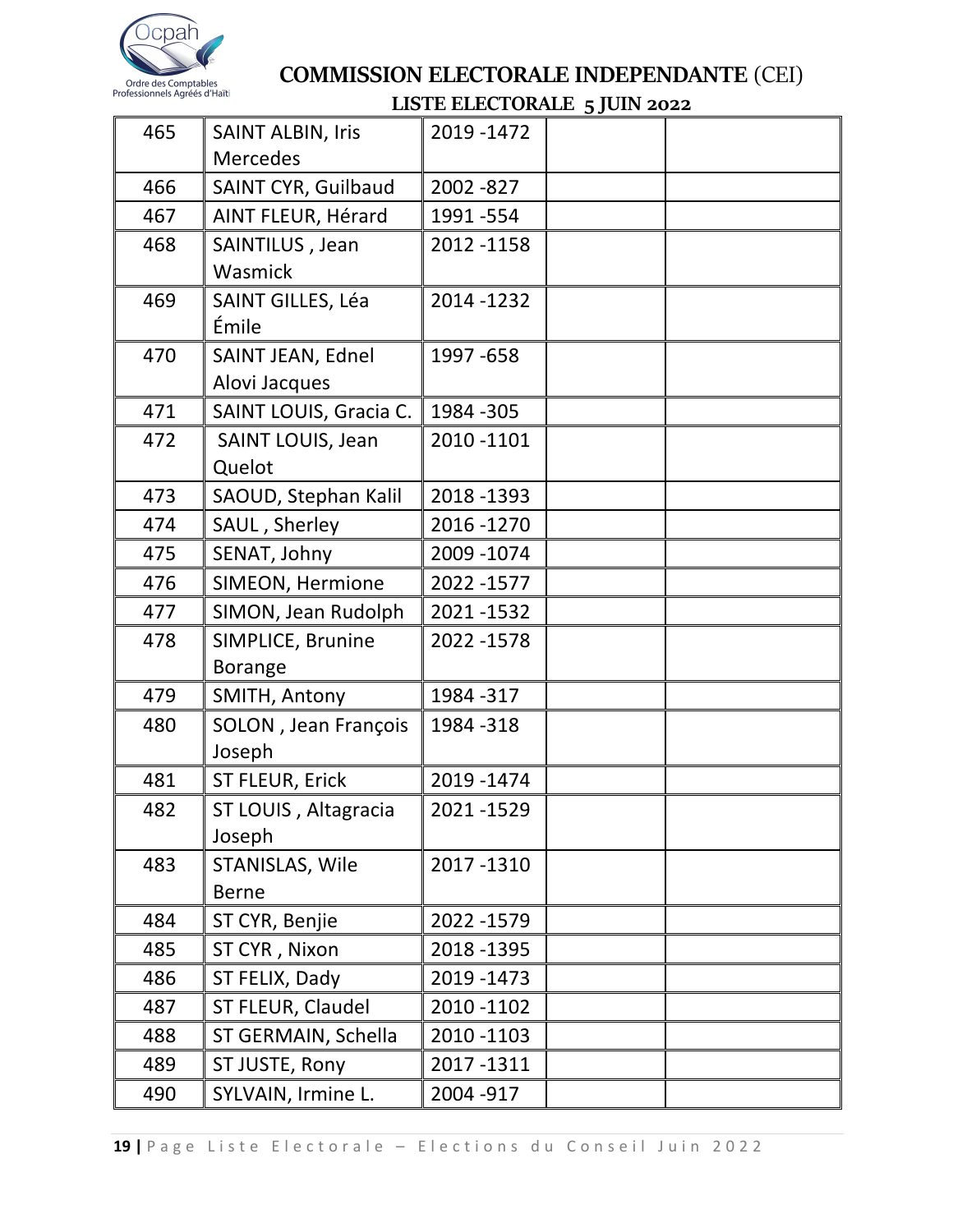

|     |                             | mo на пристому продоли 2022 |  |
|-----|-----------------------------|-----------------------------|--|
| 491 | SYLVAIN, Willy              | 2019 - 1475                 |  |
| 492 | <b>SYLVERNE, Bertrice</b>   | 2016 - 1271                 |  |
|     | Vixama                      |                             |  |
| 493 | <b>TELFORT, Perard</b>      | 1990 - 521                  |  |
| 494 | TELISMA, Christian          | 2018-1396                   |  |
|     | Marie                       |                             |  |
| 495 | THERENCIEL, John Carl       | 2016 - 1272                 |  |
|     | Henzky                      |                             |  |
| 496 | THOMAS, Michel              | 1986 - 428                  |  |
| 497 | TITUS, Rony                 | 2008-1041                   |  |
| 498 | TONDEREAU,                  | 2007-1022                   |  |
|     | Emmanuel                    |                             |  |
| 499 | <b>TRAVERSIERE, Stanley</b> | 2007-1023                   |  |
| 500 | <b>TURNIER, Antoine</b>     | 1986 - 429                  |  |
|     | Lionel                      |                             |  |
| 501 | <b>VALCOURT, Ralph</b>      | 1999 - 700                  |  |
|     | Georges Jose                |                             |  |
| 502 | <b>VALENTIN, Patrick</b>    | 2007-1024                   |  |
| 503 | <b>VALERE, Stanley</b>      | 2017-1331                   |  |
| 504 | VALERE, Grégory             | 2018 - 1399                 |  |
| 505 | VALMONT, Jean Jorel         | 2006 - 973                  |  |
| 506 | <b>VANTE, Sara Trini</b>    | 2018 - 1400                 |  |
| 507 | <b>VERRET, Rose Pascale</b> | 1997 - 660                  |  |
|     | PH.                         |                             |  |
| 508 | VICTOR, Cathline            | 2005 - 950                  |  |
|     | Tudor                       |                             |  |
| 509 | <b>VILAIRE, Marie Rose</b>  | 1984 - 331                  |  |
|     | Robeants                    |                             |  |
| 510 | VILMENAY, Joel              | 2013-1194                   |  |
| 511 | <b>VINCENT, Faustin</b>     | 2018 - 1403                 |  |
| 512 | VIXAMA, Evodie Vilus        | 2018 - 1402                 |  |
| 513 | <b>WAGNAC, Jean Marie</b>   | 2003-867                    |  |
| 514 | WAWA, Jean Moise            | 1990 - 526                  |  |
| 515 | WIENER, Geffrey             | 2013 - 1195                 |  |
|     | Georges                     |                             |  |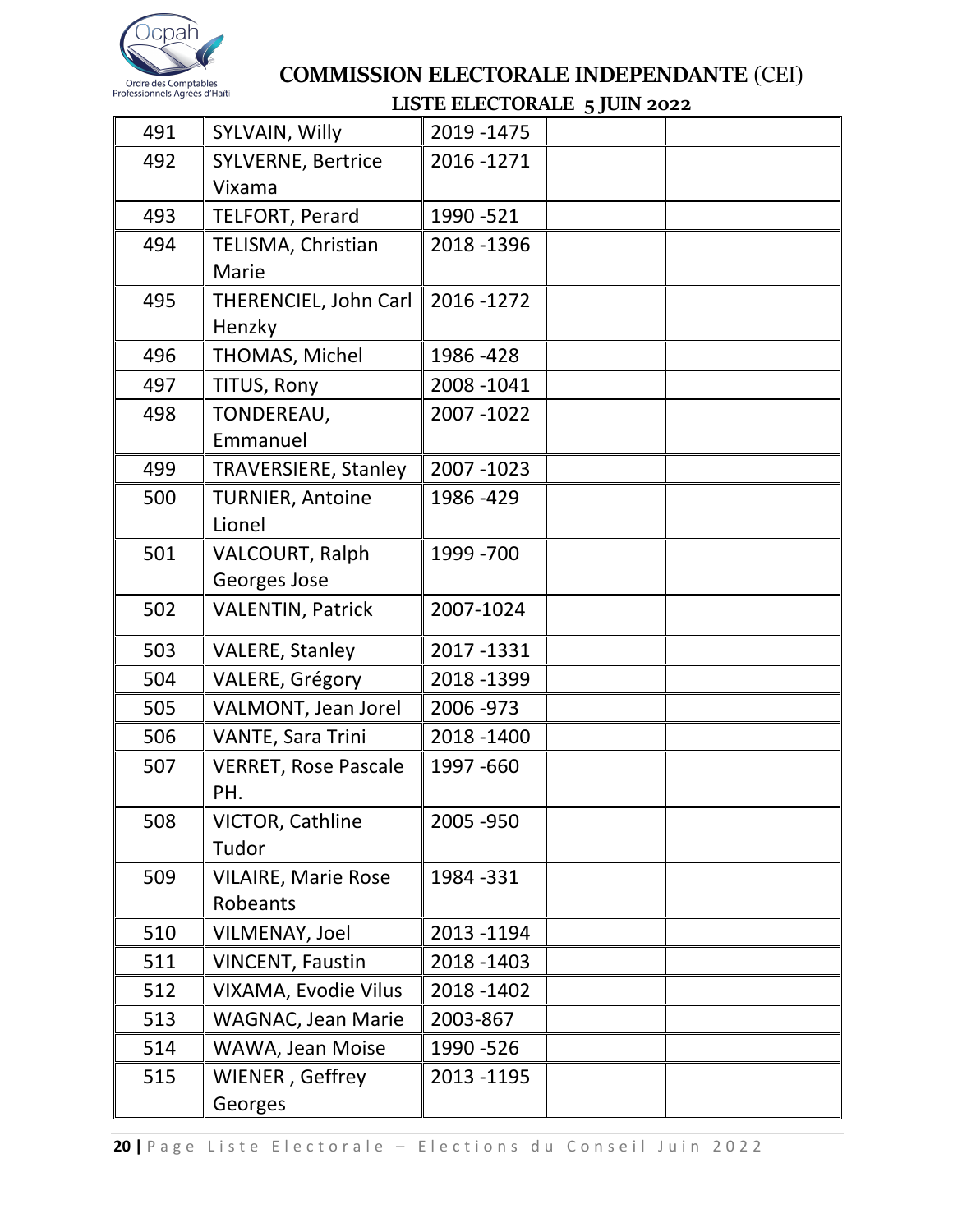

|     |                                                          |             | JJ - -- |  |
|-----|----------------------------------------------------------|-------------|---------|--|
| 516 | <b>WIENER DE</b><br><b>VENDEGIES, Marie</b><br>Catherine | 2014 - 1235 |         |  |
| 517 | ZAMOR, Sandra Osias                                      | 2016 - 1275 |         |  |
| 518 | ZEPHIR, Jean Claude                                      | 2000 - 749  |         |  |
| 519 | ZEPHIR, Gabriel                                          | 2004 - 902  |         |  |

### **LISTE DES MEMBRES HONORAIRES**

| <b>Numéro</b>  | Nom & Prénom                            | Année &       | Vérification | <b>Signature</b> |
|----------------|-----------------------------------------|---------------|--------------|------------------|
| de             |                                         | <b>Numéro</b> | d'identité   |                  |
| <b>Ligne</b>   |                                         | d'ordre       |              |                  |
| $\mathbf{1}$   | ANDRE, Jean Donat                       | 1984 - 31     |              |                  |
| $\overline{2}$ | CHERISSAINT, Joseph                     | 1986 - 408    |              |                  |
| 3              | COLIN, Gerard M.                        | 1984 - 91     |              |                  |
| $\overline{4}$ | DALCE, Guy                              | 1984 - 94     |              |                  |
| 5              | DAVID, Francklin                        | 1984 - 97     |              |                  |
| 6              | <b>ELMERA, Pierre</b><br>Andre          | 1984 - 128    |              |                  |
| $\overline{7}$ | <b>FRANCOIS, Erick</b>                  | 1984 - 140    |              |                  |
| 8              | <b>HASPIL, Jessie</b>                   | 1988 - 462    |              |                  |
| 9              | JOSEPH, Rony<br><b>Augustin Antoine</b> | 1984 - 196    |              |                  |
| 10             | LABOSSIERE, Claude<br><b>Bernard</b>    | 1987 - 437    |              |                  |